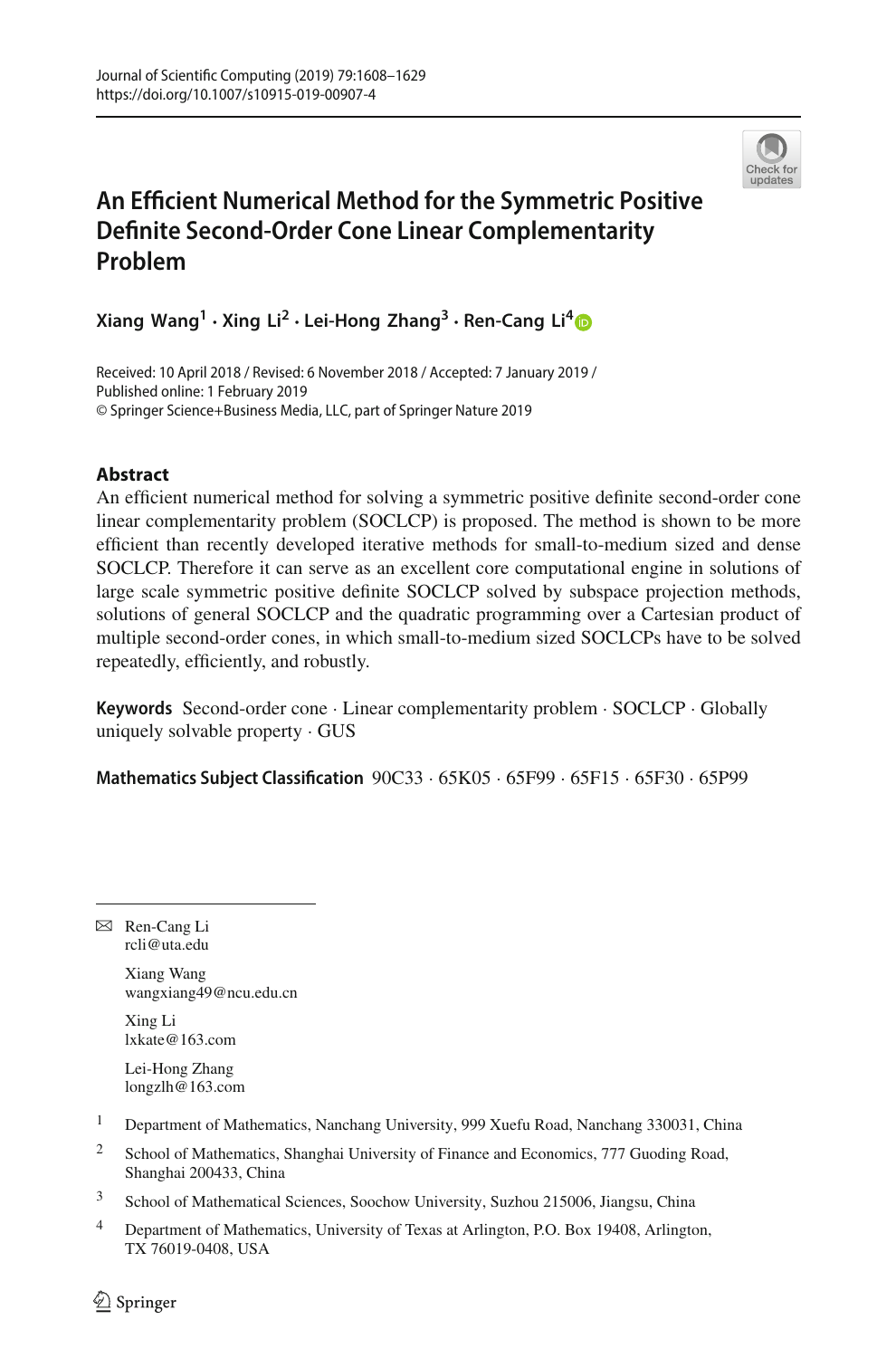#### **1 Introduction**

Given a symmetric positive definite matrix  $M \in \mathbb{R}^{n \times n}$ , we are interested in solving the following *second-order cone linear complementarity problem* (SOCLCP):

<span id="page-1-0"></span>
$$
\mathbf{x} \in \mathbb{K}^n, \quad \mathbf{q} + M\mathbf{x} \in \mathbb{K}^n, \quad \mathbf{x}^{\mathrm{T}}(\mathbf{q} + M\mathbf{x}) = 0,\tag{1.1}
$$

where  $q \in \mathbb{R}^n$ , and  $\mathbb{K}^n$  is the *second-order cone* (SOC):

$$
\mathbb{K}^n := \left\{ \left[ x_1, \mathbf{x}_2^{\mathrm{T}} \right]^{\mathrm{T}} \in \mathbb{R} \times \mathbb{R}^{n-1} : \|\mathbf{x}_2\|_2 \leq x_1 \right\}.
$$

One source of  $(1.1)$  is the KKT system of the following conic optimization problem

$$
\min_{\mathbf{x}\in\mathbb{K}^n}\frac{1}{2}\mathbf{x}^{\mathrm{T}}M\mathbf{x}+\boldsymbol{q}^{\mathrm{T}}\mathbf{x},
$$

where *M* is symmetric positive definite.

Since *M* is assumed symmetric positive definite, SOCLCP [\(1.1\)](#page-1-0) admits the *globally uniquely solvable* (GUS) property, i.e., it has a unique solution for any given  $q \in \mathbb{R}^n$ . The GUS property for SOCLCP has been studied in, e.g., [\[13](#page-20-0)[–15](#page-20-1)[,32](#page-20-2)]. In particular, Yang and Yuan [\[32\]](#page-20-2) provided an algebraic characterization of the GUS property. Based on the characterization, several efficient iterative methods [\[36](#page-20-3)[–38](#page-21-0)] have been developed. Other numerical methods, related theory and applications for SOCLCP, can be found in, e.g., [\[3](#page-19-0)[,7](#page-20-4)[,8](#page-20-5)[,11](#page-20-6)[,16](#page-20-7)[,20](#page-20-8)[,26](#page-20-9)[,33](#page-20-10)[,34\]](#page-20-11).

Besides the GUS property, the symmetric positive definiteness of *M* allows us to use the efficient state-of-the-art eigendecomposition subroutines in LAPACK [\[2](#page-19-1)] to decompose *M* or the matrix pencil  $M - \lambda J_n$  to develop more efficient methods for [\(1.1\)](#page-1-0), especially for modest *n*, than what we have in the literature, where

<span id="page-1-2"></span>
$$
J_n := \text{diag}(1, -1, \dots, -1) \in \mathbb{R}^{n \times n}.
$$
 (1.2)

Our main goal of this paper is to develop an efficient numerical method for solving SOCLCP [\(1.1\)](#page-1-0) with a symmetric positive definite *M* along this line. The method starts by computing the eigendecomposition of  $M - \lambda J_n$  to turn SOCLCP [\(1.1\)](#page-1-0) into a zero-finding problem for a rational function and then a very fast zero-finder based on a simple rational approximation is devised for the transformed problem. The proposed method is fast and robust for small-tomedium sized SOCLCP and, though iterative in nature, can be regarded as a direct method, just as nowadays the QR algorithm for the eigenvalue problem is widely treated as a direct method due to the fact that it is such a robust iterative algorithm.

Conceivably, there are several scenarios the new method can be called upon to play critical roles: (1) when a symmetric positive definite SOCLCP  $(1.1)$  itself is of modest size, (2) during intermediate steps of solving a large scale SOCLCP by projections, numerous SOCLCP of modest sizes have to be efficiently solved [\[38,](#page-21-0) Theorem 6.7], (3) any general SOCLCP

<span id="page-1-1"></span>
$$
\boldsymbol{x} \in \mathbb{K}_{\times m}, \quad \boldsymbol{q} + M\boldsymbol{x} \in \mathbb{K}_{\times m}, \quad \boldsymbol{x}^{\mathrm{T}}(\boldsymbol{q} + M\boldsymbol{x}) = 0, \tag{1.3}
$$

over a Cartesian product of multiple second-order cones  $\mathbb{K}_{\times m} := \mathbb{K}^{n_1} \times \mathbb{K}^{n_2} \times \cdots \times \mathbb{K}^{n_m}$  by the matrix splitting method [\[37,](#page-20-12) Algorithm 1] in which a sequence of small size SOCLCPs have to be solved during each iterative step, and (4) the quadratic programming over  $\mathbb{K}_{\times m}$ (QP-SOC) (i.e., minimization of a quadratic  $\frac{1}{2}x^TMx + x^Tq$  subject to  $Ax = b$ ,  $x \in \mathbb{K}_{\times m}$ ) by the Augmented Lagrangian Method (ALM) [\[18](#page-20-13)[,27\]](#page-20-14) in which a particular SOCLCP [\(1.3\)](#page-1-1) needs to be solved in each iteration.

The rest of this article is organized as follows. In Sect. [2,](#page-2-0) we first present basic properties of SOCLCP, and in Sect. [3,](#page-4-0) we apply the eigendecomposition of the symmetric positive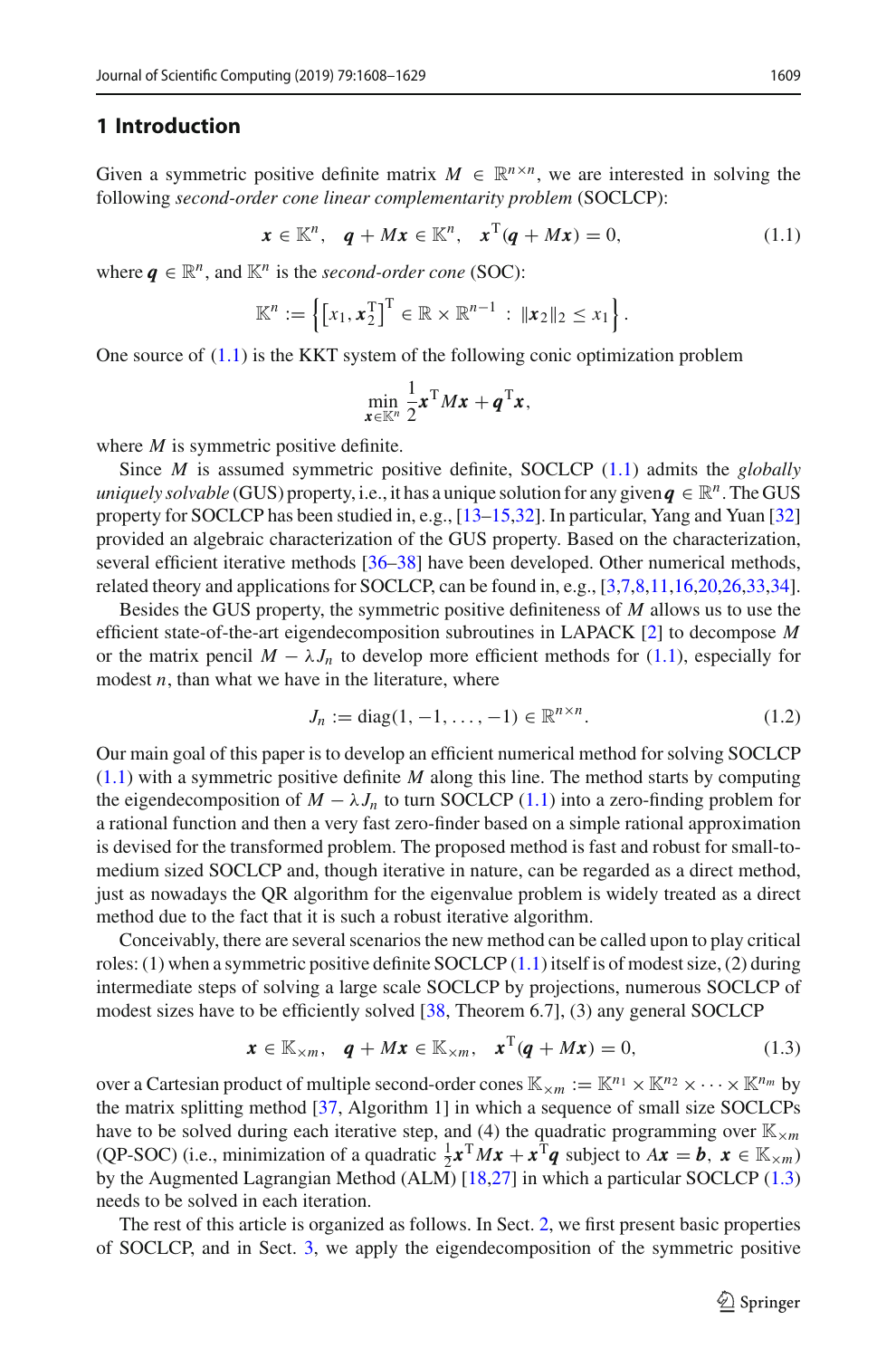definite pencil  $M - \lambda J_n$  to transform SOCLCP into a zero-finding problem. Basing on the new reformulation, we next describe the solution for the critical case in Sect. [4.](#page-5-0) Theoretical results and detailed algorithmic procedure for the generic case are detailed in Sect. [5.](#page-6-0) To demonstrate potential usages of our proposed algorithm, in Sect. [6,](#page-12-0) we provide two applications of our algorithm, namely the general SOCLCP [\(1.3\)](#page-1-1), and QP-SOC. Numerical results of our new algorithm as well as its performance in these two applications are reported in Sect. [7.](#page-13-0) In particular, we conduct our numerical testing by comparing the efficiency of the proposed algorithm with CVX (a modeling system for constructing and solving various convex programming) and two other recent algorithms: the bisection-Newton method (BN) [\[36\]](#page-20-3) and the linear complementarity problem via the Arnold process (LCPvA)  $[38]$  $[38]$  for [\(1.1\)](#page-1-0). Final remarks are drawn in Sect. [8.](#page-19-2)

**Notation**: Throughout this paper, all vectors are column vectors and are typeset in bold lower case letters. For  $A \in \mathbb{R}^{m \times n}$  (the set of all  $m \times n$  real matrices),  $A<sup>T</sup>$  denotes its transpose, and  $\mathcal{R}(A)$  and  $\mathcal{N}(A)$  represent the range and kernel of *A*, respectively. Thus  $\mathcal{R}(A)^{\perp} = \mathcal{N}(A^{T})$ , where  $\mathcal{R}(A)^\perp$  denotes the orthogonal complement of  $\mathcal{R}(A)$ . As usual, the identity matrix in  $\mathbb{R}^{n \times n}$  will be denoted by  $I_n \equiv [\mathbf{e}_1, \mathbf{e}_2, \dots, \mathbf{e}_n]$ , where  $\mathbf{e}_i$  is its *i* column. We shall also adopt MATLAB-like convention to access the entries of vectors and matrices. For example,  $x_{(i)}$  is the *i*th element of  $x$  and  $A_{(i,j)}$  is the  $(i, j)$ th entry of  $A$ , where  $(i : j)$  stands for the set of integers from *i* to *j* inclusive, and  $A_{(k:\ell,i;j)}$  is the submatrix of *A* that consists of intersections from row *k* to row  $\ell$  and column *i* to column *j*. Notation  $\|\cdot\|_2$  is either the matrix spectral norm or the Euclidean vector norm, depending on its arguments:

$$
\|\mathbf{x}\|_2 := \sqrt{\sum_i |\mathbf{x}_{(i)}|^2}, \quad \|A\|_2 := \max_{\mathbf{x}\neq \mathbf{0}} \frac{\|A\mathbf{x}\|_2}{\|\mathbf{x}\|_2}.
$$

### <span id="page-2-0"></span>**2 Basic Properties of SOCLCP**

To simplify our presentation, we will denote [\(1.1\)](#page-1-0) by SOCLCP( $M$ ,  $\mathbb{K}^n$ , *q*) whose set of solutions will be denoted by  $SOL(M, \mathbb{K}^n, q)$ . In this section, we review several basic results for SOCLCP(*M*,  $\mathbb{K}^n$ , *q*). Denote by  $\partial(\mathbb{K}^n)$  and  $\text{int}(\mathbb{K}^n)$  the boundary and the interior of  $\mathbb{K}^n$ , respectively.

**Lemma 2.1** ([\[32\]](#page-20-2)) *The following statements hold:*

- (i) *For nonzero vectors*  $\mathbf{x}, \mathbf{y} \in \mathbb{K}^n$ ,  $\mathbf{x}^T \mathbf{y} = 0$  *if and only if*  $\mathbf{x} \in \partial(\mathbb{K}^n)$ ,  $\mathbf{y} \in \partial(\mathbb{K}^n)$  *and*  $y = sJ_n x$  for some  $s > 0$ .
- (ii) Let  $\mathbf{x} \in \mathbb{K}^n$ . Then  $\mathbf{x}^T \mathbf{y} > 0$  for all nonzero vectors  $\mathbf{y} \in \mathbb{K}^n$  if and only if  $\mathbf{x} \in \text{int}(\mathbb{K}^n)$ .

The next theorem characterizes the three mutually exclusive cases for SOCLCP( $M$ ,  $\mathbb{K}^n$ ,  $q$ ). We point out (C2) can be equivalently restated as  $-M^{-1}\mathbf{q} \in \mathbb{K}^n$  (which implies that  $x = -M^{-1}q$  is the solution). In (C3),  $M - s * J_n$  may or may not be singular.

<span id="page-2-1"></span>**Theorem 2.1** ([\[36](#page-20-3)[,37](#page-20-12)]) *There are three mutually exclusive cases for the solution*  $x \in$ SOL $(M, \mathbb{K}^n, \mathbf{q})$ *, namely:* 

(C1)  $q \in \mathbb{K}^n$  (which implies that  $x = 0$  is the solution);

- (C2) SOL(*M*,  $\mathbb{K}^n$ , *q*)  $\supseteq$  { $x \in \mathbb{K}^n$  :  $Mx + q = 0$ }  $\neq \emptyset$ ;
- (C3) *there exists*  $s_* > 0$  *such that*  $Mx + q = s_* J_n x \in \partial(\mathbb{K}^n)$ *.*

Recalling that *M* is assumed symmetric positive definite, we then have the following eigendecomposition.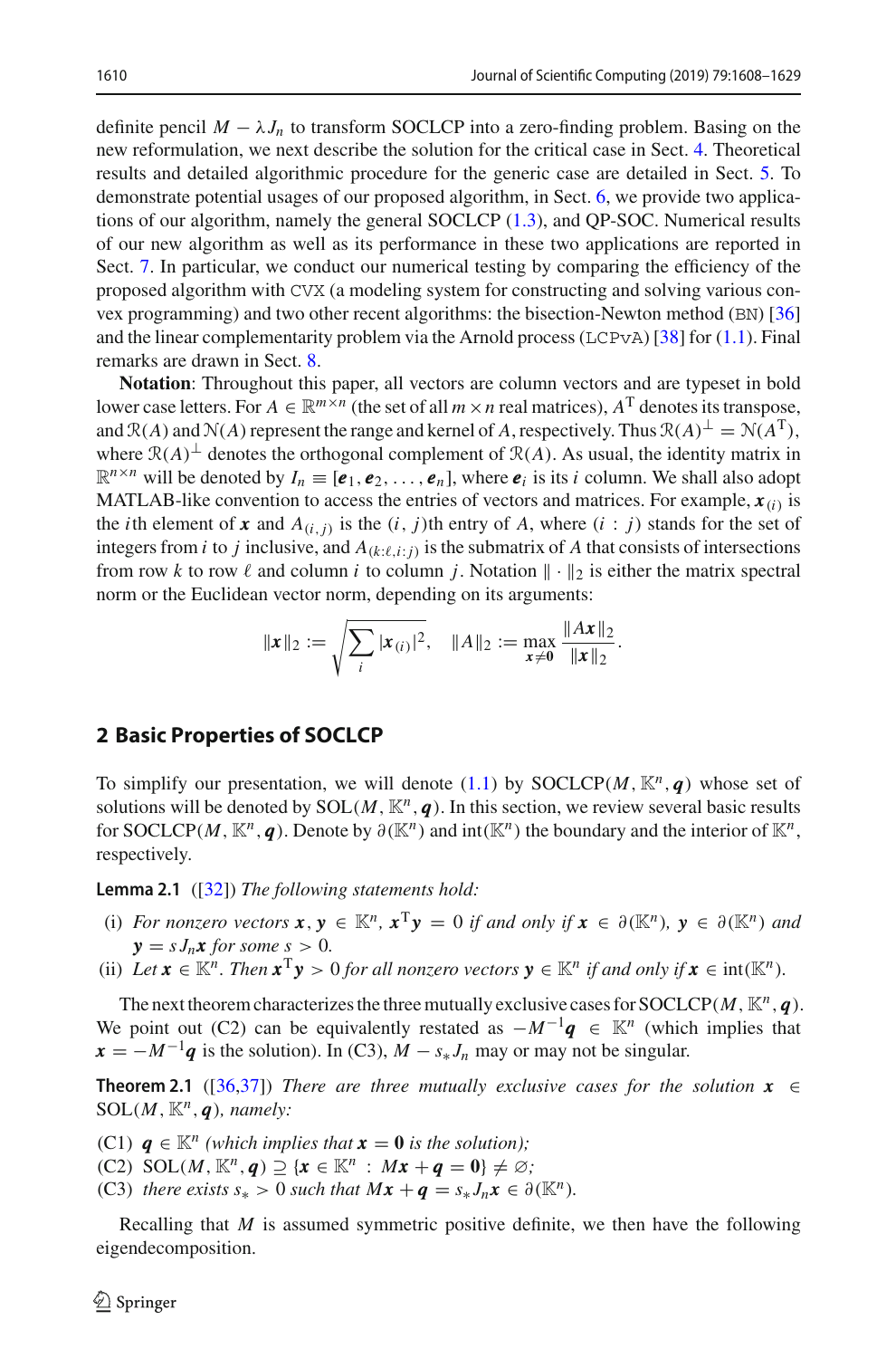**Lemma 2.2** *There is a nonsingular matrix*  $V \in \mathbb{R}^{n \times n}$  *such that* 

<span id="page-3-0"></span>
$$
VT MV = \Omega \equiv \text{diag}(\omega_1, \omega_2, \dots, \omega_n), \quad VT J_n V = J_n,
$$
 (2.1)

*where*  $0 < \omega_1$  *and*  $0 < \omega_2 < \cdots < \omega_n$ *.* 

**Proof** Since *M* is assumed symmetric positive definite, it has a Cholesky decomposition  $M = R^{T}R$ . Now notice that  $R^{-T}J_{n}R^{-1} \in \mathbb{R}^{n \times n}$  is symmetric and let its eigenvalues be  $\{\mu_i\}_{i=1}^n$ . Because  $R^{-T}J_nR^{-1} \in \mathbb{R}^{n \times n}$  has the same inertia as  $J_n$ , these eigenvalues can be ordered in such a way that

$$
\mu_n\leq\cdots\leq\mu_2<0<\mu_1.
$$

 $R^{-T} J_n R^{-1}$  has an eigendecomposition

$$
R^{-T}J_nR^{-1} = UDU^{T}
$$
,  $D = diag(\mu_1, \mu_2, ..., \mu_n)$ ,

where *U* is an orthogonal matrix. Set  $\omega_i = 1/|\mu_i|$  for  $1 \le i \le n$ . We have

$$
R^{-T}J_nR^{-1} = UDU^{T} = UJ_n\Omega^{-1}U^{T} = U\Omega^{-1/2}J_n\Omega^{-1/2}U^{T}.
$$

Finally set  $V = R^{-1}U\Omega^{1/2}$  to conclude the proof.

The equations in [\(2.1\)](#page-3-0) give an eigendecomposition of the matrix pencil  $M - \lambda J_n$ . In particular, it has one positive eigenvalue  $\omega_1$  and  $n-1$  negative eigenvalues  $-\omega_i$ :

$$
-\omega_n \leq \cdots \leq -\omega_2 < 0 < \omega_1,
$$

and the columns of *V* are the corresponding eigenvectors. In fact, it can be verified that

<span id="page-3-1"></span>
$$
MVJ_n = J_nV\Omega.
$$

We also have

$$
M J_n(J_n V) = M V = V^{-T} V^{T} M V = V^{-T} \Omega = J_n V J_n \Omega = (J_n V) J_n \Omega,
$$

where we have used  $V^{-T} = J_n V J_n$  by the second equation in [\(2.1\)](#page-3-0). This gives an eigendecomposition of  $M J_n$ . In particular,  $M J_n$  has the same eigenvalues as  $M - \lambda J_n$  with corresponding eigenvectors given by the columns of *JnV*.

The next theorem provides an algebraic-geometric characterization of the solution set SOL(*M*,  $\mathbb{K}^n$ , *q*). The reader is referred to [\[32](#page-20-2)[,36](#page-20-3)[,37](#page-20-12)] for proofs and more.

**Theorem 2.2** *If*  $x \in SOL(M, \mathbb{K}^n, q)$  *is not in the cases* (C1) *and* (C2)*, i.e.,*  $q \notin (-M\mathbb{K}^n) \cup$  $\mathbb{K}^n$ , then there exists a unique  $s_* > 0$  such that  $M\mathbf{x} + \mathbf{q} = s_* J_n\mathbf{x}$  and

$$
s_*\begin{cases} = \omega_1, & \text{if } (-q)^T \mathbf{v} = 0 \text{ or equivalently, } \mathbf{q} \in \mathcal{R}(M - \omega_1 J_n), \\ < \omega_1, & \text{if } (-q)^T \mathbf{v} > 0, \\ > \omega_1, & \text{if } (-q)^T \mathbf{v} < 0, \end{cases}
$$

*where* **v** *is the first column of V, the eigenvector of*  $M - \lambda J_n$  *associated with*  $\omega_1$ *:*  $M$ *v =*  $\omega_1 J_n$ *v, and*  $\mathbb{R}(M - \omega_1 J_n) = \mathbf{v}^\perp := \{ \mathbf{u} \in \mathbb{R}^n : \mathbf{u} \perp \mathbf{v} \}.$ 

 $\Box$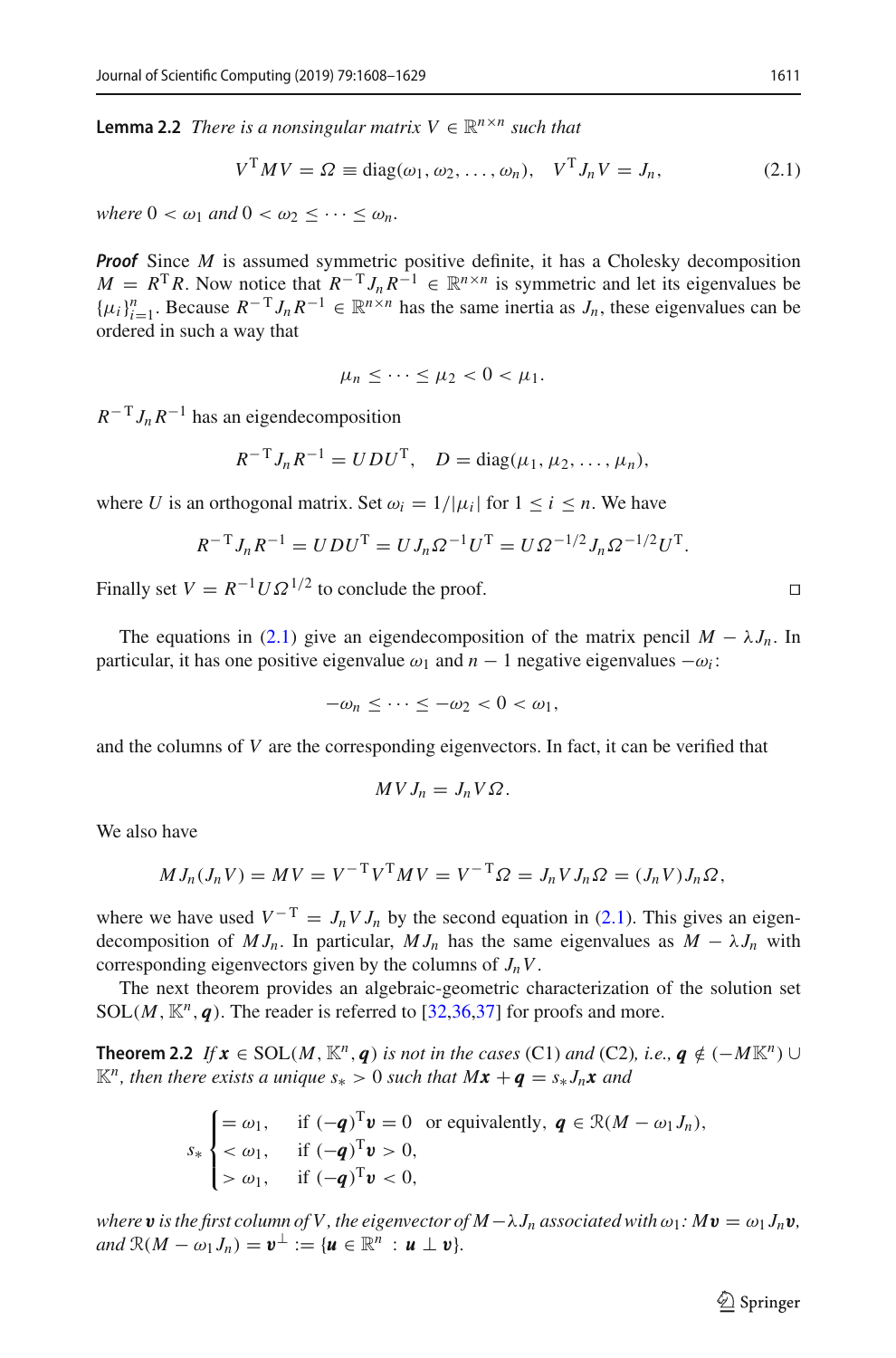#### <span id="page-4-0"></span>**3 Transform SOCLCP into a Zero-Finding Problem**

Our new method relies on the following simple observation.

**Theorem 3.1** ([\[38\]](#page-21-0)) *Suppose s* ∈ ℝ *is not an eigenvalue of M* −  $\lambda J_n$ *. Let* 

<span id="page-4-1"></span>
$$
\boldsymbol{x}(s) \equiv \begin{bmatrix} x_1(s) \\ x_2(s) \end{bmatrix} := -(M - sJ_n)^{-1} \boldsymbol{q},
$$

*where*  $J_n$  *is given in* [\(1.2\)](#page-1-2)*. Then*  $\mathbf{x}(s) \in \partial(\mathbb{K}^n)$  *if and only if*  $x_1(s) > 0$  *and*  $h(s) = 0$ *, where* 

$$
h(s) := \boldsymbol{x}(s)^{\mathrm{T}} J_n \boldsymbol{x}(s) = \boldsymbol{q}^{\mathrm{T}} (M - s J_n)^{-\mathrm{T}} J_n (M - s J_n)^{-1} \boldsymbol{q}.
$$

Using the decompositions in  $(2.1)$ , we have

$$
\boldsymbol{x}(s) = -V(\Omega - sJ_n)^{-1}V^{\mathrm{T}}\boldsymbol{q},
$$

and

$$
h(s) = \mathbf{q}^{\mathrm{T}} V (\Omega - s J_n)^{-1} J_n (\Omega - s J_n)^{-1} V^{\mathrm{T}} \mathbf{q}
$$
  
= 
$$
\frac{\xi_1^2}{(\omega_1 - s)^2} - \sum_{i=2}^n \frac{\xi_i^2}{(\omega_i + s)^2}
$$
  
= 
$$
\frac{\xi_1^2}{(s - \omega_1)^2} - \sum_{i=2}^n \frac{\xi_i^2}{(s + \omega_i)^2},
$$
(3.1)

where  $\xi_i$  for  $1 \le i \le n$  are the entries of  $V^T q$ , i.e.,

<span id="page-4-3"></span><span id="page-4-2"></span>
$$
V^{\mathrm{T}}\boldsymbol{q} = [\xi_1, \dots, \xi_n]^{\mathrm{T}}.
$$
\n(3.2)

According to Theorem [3.1,](#page-4-1) we know that finding *s*<sup>∗</sup> for the case (C3) in Theorem [2.1](#page-2-1) is equivalent to finding the positive zero  $s_*$  of  $h(s)$ .

**Lemma 3.1** *Suppose*  $\xi_1 \neq 0$  *and not all*  $\xi_i$  *for*  $2 \leq i \leq n$  *are* 0*.* 

- 1. *If*  $h(0) \ge 0$ , *i.e.*,  $q^{T}M^{-T}J_nM^{-1}q \ge 0$ , and if  $(-M^{-1}q)_{(1)} \ge 0$ , then  $x = -M^{-1}q$  is in  $SOL(M, \mathbb{K}^n, \mathbf{q})$ .
- 2. If  $h(0) < 0$ , then  $h(s)$  has one and only one zero in  $(0, \omega_1)$ ; if  $h(0) > 0$ , then  $h(s) > 0$ *for all*  $s \in [0, \omega_1)$ *.*
- 3. If  $\mathbf{q}^T J_n \mathbf{q} \geq 0$ , then  $h(s) > 0$  for all  $s \in (\omega_1, \infty)$ ; if  $\mathbf{q}^T J_n \mathbf{q} < 0$ , then  $h(s)$  has one and *only one zero in*  $(\omega_1, \infty)$ *.*

*Proof* For item 1, by assumption,  $\mathbf{x} = -M^{-1}\mathbf{q} \in \mathbb{K}^n$  and at the same time  $M\mathbf{x} + \mathbf{q} = 0$ . For  $-\omega_2 < s < \omega_1$ , we have

$$
h'(s) = -2\frac{\xi_1^2}{(s - \omega_1)^3} + 2\sum_{i=2}^n \frac{\xi_i^2}{(s + \omega_i)^3} > 0.
$$

Now item 2 is a direct consequence of this.

Consider now  $s > \omega_1$  and let  $g(s) = (s - \omega_1)^2 h(s)$ . We have

$$
g(s) = \xi_1^2 - \sum_{i=2}^n \frac{\xi_i^2 (s - \omega_1)^2}{(s - \omega_1 + \omega_i + \omega_1)^2} = \xi_1^2 - \sum_{i=2}^n \frac{\xi_i^2}{\left(1 + \frac{\omega_i + \omega_1}{s - \omega_1}\right)^2}
$$

 $\circledcirc$  Springer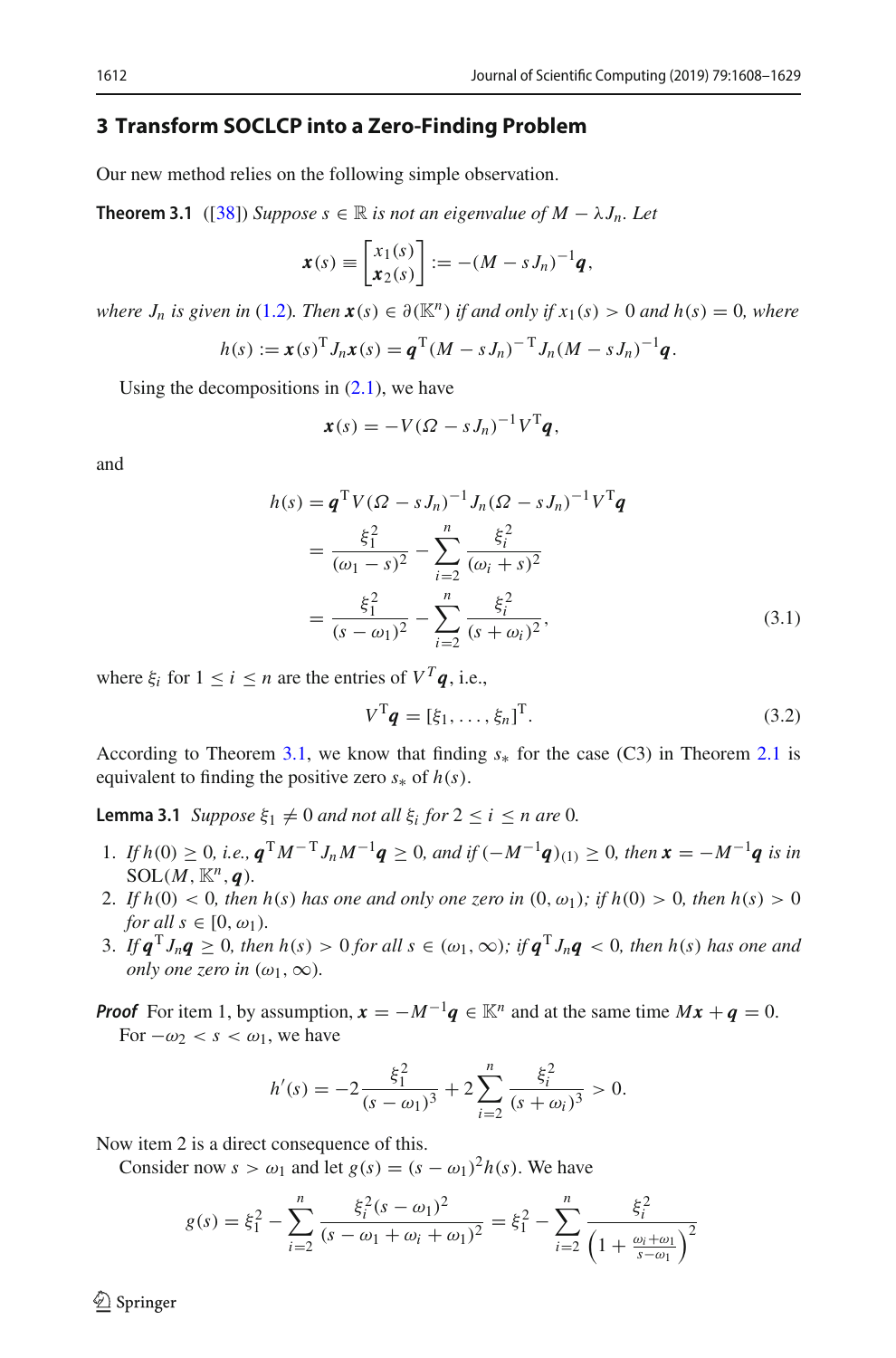is monotonically decreasing and  $g(\omega_1) = \xi_1^2 > 0$ . The functions  $h(s)$  and  $g(s)$  has the same sign in  $(\omega_1, \infty)$ . It can be verified that for  $s \in (\omega_1, \infty)$ 

$$
g(s) > \xi_1^2 - \sum_{i=2} \xi_2^2 = \lim_{s \to \infty} g(s).
$$

It suffices to show that  $\mathbf{q}^T J_n \mathbf{q} = \xi_1^2 - \sum_{i=2} \xi_2^2$ . To this end, we have

$$
\xi_1^2 - \sum_{i=2} \xi_2^2 = (V^{\mathrm{T}} \boldsymbol{q})^{\mathrm{T}} J_n (V^{\mathrm{T}} \boldsymbol{q}) = \boldsymbol{q}^{\mathrm{T}} V J_n V^{\mathrm{T}} \boldsymbol{q}.
$$

It remains to show  $V J_n V^T = J_n$ . Since  $V^T J_n V = J_n$ , we have  $V^T = J_n V^{-1} J_n$  and thus

$$
V J_n V^{\rm T} = V J_n (J_n V^{-1} J_n) = J_n,
$$

as expected.  $\square$ 

**Lemma 3.2** *If*  $q^T M^{-T} J_n M^{-1} q \ge 0$  *and*  $q^T J_n q \ge 0$ *, then either*  $q \in \mathbb{K}^n$  *or*  $-M^{-1} q \in \mathbb{K}^n$ *.* 

*Proof* Assume to the contrary that both *q* ∉  $\mathbb{K}^n$  and  $-M^{-1}q \notin \mathbb{K}^n$ , i.e., both *q*(1) < 0 and  $x_{(1)} > 0$ , where  $x = M^{-1}q$ . This, together with the conditions that  $q^{T}M^{-T}J_nM^{-1}q \ge 0$ and  $\mathbf{q}^T J_n \mathbf{q} > 0$ , imply

$$
\boldsymbol{x}_{(1)} \geq \sqrt{\sum_{i=2}^n |x_{(i)}|^2}, \quad -\boldsymbol{q}_{(1)} \geq \sqrt{\sum_{i=2}^n |q_{(i)}|^2}.
$$

Thus

$$
\boldsymbol{q}^{\mathrm{T}}\boldsymbol{x} = \boldsymbol{q}_{(1)}\boldsymbol{x}_{(1)} + \sum_{i=2}^{n} \boldsymbol{q}_{(i)}\boldsymbol{x}_{(i)} \leq \boldsymbol{q}_{(1)}\boldsymbol{x}_{(1)} + \sqrt{\sum_{i=2}^{n} |x_{(i)}|^2} \sqrt{\sum_{i=2}^{n} |q_{(i)}|^2} \leq 0.
$$

On the other hand, since *M* is symmetric positive definite, so is  $M^{-1}$  and thus  $q^T x =$  $q^{T}M^{-1}q > 0$ , a contradiction.  $\Box$ 

# <span id="page-5-0"></span>**4** Special Case  $\xi_1 = 0$

In this and the next section, we shall devise numerical schemes to efficiently solve  $h(s) = 0$ with  $h(s)$  given by  $(3.1)$ .

The case  $\xi_1 = 0$  corresponds to the case when  $s_* = \omega_1$  in [\[38\]](#page-21-0). Now  $h(s) < 0$  for all *s* > 0, and straightforwardly solving  $h(s) = 0$  for some  $s_* > 0$  is not going to work. But when  $s_* = \omega_1$ ,  $Mx + q = s_* J_n x$  gives, upon using [\(2.1\)](#page-3-0),

<span id="page-5-1"></span>
$$
(\Omega - \omega_1 J_n)V^{-1}\mathbf{x} = -V^{\mathrm{T}}\mathbf{q}.
$$
\n(4.1)

Although the equation  $(4.1)$  is consistent, it only determines uniquely the last *n* − 1 entries of  $V^{-1}x$  with  $\beta := (V^{-1}x)_{(1)}$  completely free. In fact, we will have  $V^{-1}x = -(\Omega \omega_1 J_n$ <sup>†</sup>*V*<sup>T</sup>**q** +  $\beta e_1$ , giving

<span id="page-5-2"></span>
$$
\mathbf{x} = V[-(\Omega - \omega_1 J_n)^{\dagger} V^{\mathrm{T}} \mathbf{q} + \beta \mathbf{e}_1], \tag{4.2a}
$$

 $\circled{2}$  Springer

$$
\Box
$$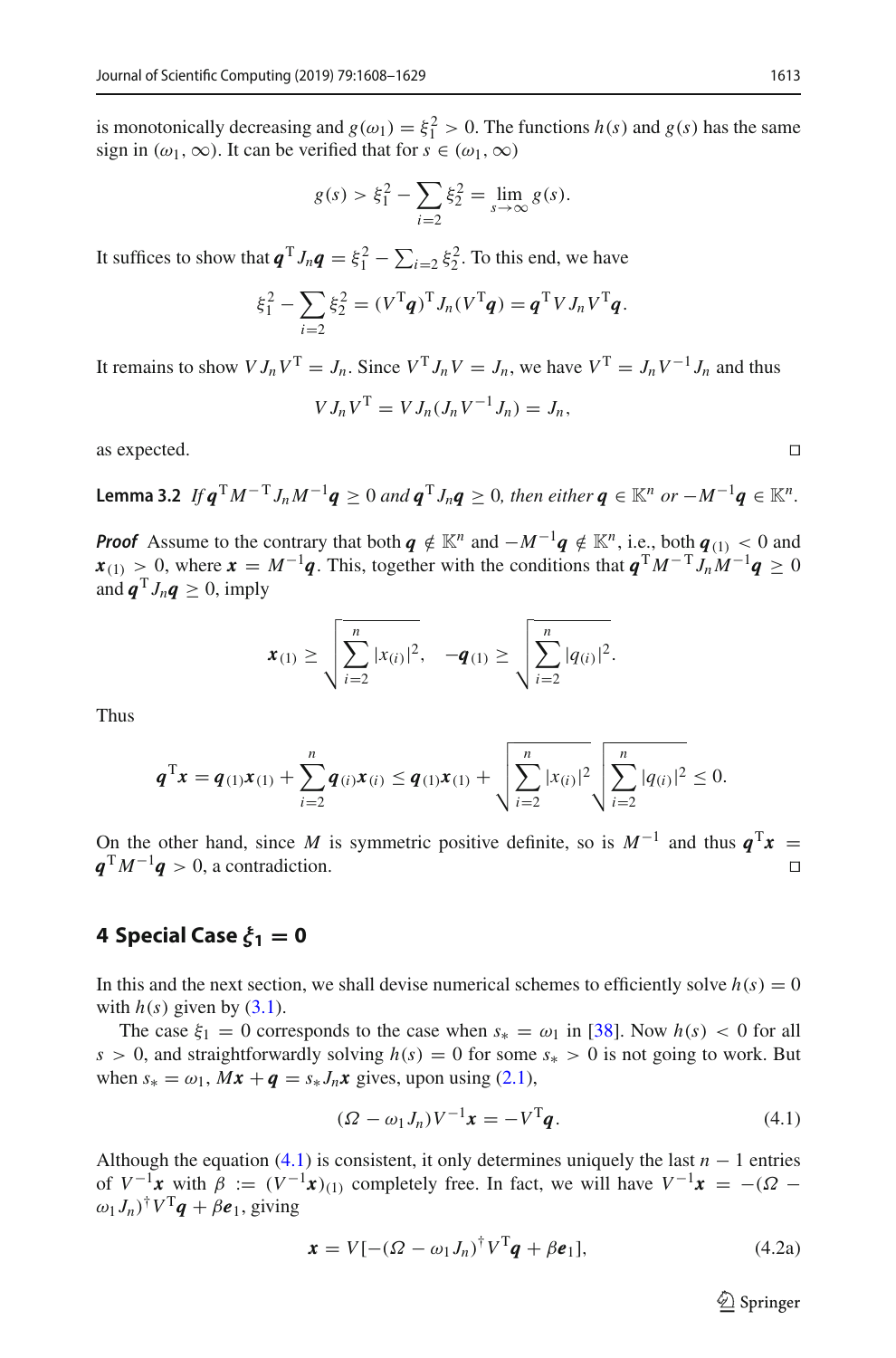| 14 |  |  |  |
|----|--|--|--|
|    |  |  |  |

<span id="page-6-1"></span>

| Cases          | Where is $q$ ?                                                                                                                           | Solution $x_*$ or $h(s)$                                                                                                                                                                                                                                                                 |
|----------------|------------------------------------------------------------------------------------------------------------------------------------------|------------------------------------------------------------------------------------------------------------------------------------------------------------------------------------------------------------------------------------------------------------------------------------------|
| $\overline{1}$ | $q \in \mathbb{K}^n$                                                                                                                     | $\mathbf{0} = \mathbf{x}_* \in \text{SOL}(M, \mathbb{K}^n, \mathbf{q})$                                                                                                                                                                                                                  |
|                | $q \in -M\mathbb{K}^n$                                                                                                                   | $-M^{-1}\boldsymbol{q} = \boldsymbol{x}_* \in \text{SOL}(M, \mathbb{K}^n, \boldsymbol{q})$                                                                                                                                                                                               |
| 3              | $q \in (-\mathbb{K}^n) \backslash (-M \mathbb{K}^n)$ ,<br>$q \notin \mathcal{R}(M - \omega_1 J_n)$                                       | $h(s) = \begin{cases} -\text{ for } s \in (0, s_*), \\ 0 \text{ for } s = s_*, \\ +\text{ for } s \in (s_*, \omega_1), \\ +\text{ for } s \in (\omega_1, \infty). \end{cases}$                                                                                                           |
| $\overline{4}$ | $q \in M\mathbb{K}^n\backslash \mathbb{K}^n$ ,<br>$a \notin \mathcal{R}(M - \omega_1 J_n)$                                               | $h(s) = \begin{cases} + \text{ for } s \in (0, \omega_1), \\ + \text{ for } s \in (\omega_1, s_*), \\ 0 \text{ for } s = s_*, \\ - \text{ for } s \in (s_*, \infty). \end{cases}$                                                                                                        |
| 5              | $\pmb{q} \notin (-M\mathbb{K}^n) \cup M\mathbb{K}^n \cup \mathbb{K}^n \cup (-\mathbb{K}^n),$<br>$a \notin \mathcal{R}(M - \omega_1 J_n)$ | $h(s) = \left\{ \begin{aligned} -\text{ for } s &\in (0,s_{*,1}), \\ 0\text{ for } s &= s_{*,1}, \\ +\text{ for } s &\in (s_{*,1},\omega_1), \\ +\text{ for } s &\in (\omega_1,s_{*,2}), \\ 0\text{ for } s &= s_{*,2}, \\ -\text{ for } s &\in (s_{*,2},\infty). \end{aligned} \right.$ |

**Table 1** The sign of  $h(s)$  on  $(0, \infty)$  in terms of location of *q* [\[38](#page-21-0)]

where  $(\Omega - \omega_1 J_n)^{\dagger}$  is the Moore-Penrose inverse of  $\Omega - \omega_1 J_n$  [\[28](#page-20-15), p.102]. We have to determine  $\beta$  to make  $x \in \partial \mathbb{K}^n$ . To this end, we notice, using [\(2.1\)](#page-3-0) and [\(3.2\)](#page-4-3),

$$
x^{T} J_{n} x = -\sum_{i=2}^{n} \frac{\xi_{i}^{2}}{(\omega_{i} - \omega_{1})^{2}} + \beta^{2}.
$$

To make  $\mathbf{x} \in \partial \mathbb{K}^n$ , we need

$$
\beta = \pm \sqrt{\sum_{i=2}^{n} \frac{\xi_i^2}{(\omega_i - \omega_1)^2}}
$$
(4.2b)

such that the first component of *x* is positive.

# <span id="page-6-0"></span>**5** General Case  $\xi_1 \neq 0$

This corresponds to the case when  $s_* \neq \omega_1$  in [\[38](#page-21-0)]. According to Theorem [2.2\(](#page-3-1)c),  $s_* \neq \omega_1$ *if and only if*  $v^T J_n q \neq 0$  *or, equivalently,*  $q \notin \mathcal{R}(M - \omega_1 J_n)$ .

The following theorem due to [\[38](#page-21-0)] gives a complete picture of  $h(s)$  on  $(0, \infty)$  as detailed in Table [1](#page-6-1) for the current case, where, and in what follows, " $h(s) = -$ " means  $h(s) < 0$  and likewise " $h(s) = +$ " mean  $h(s) > 0$ . In particular, it shows that  $h(s)$  has at least one but at most two positive zeros in  $(0, \infty)$ . For cases 3 and 4 in the table,  $q \notin \mathcal{R}(M - \omega_1 J_n)$  is redundantly added for clarity since it is in fact implied by  $q \in (-\mathbb{K}^n)\setminus(-M\mathbb{K}^n)$  for case 3 and by  $q \in M \mathbb{K}^n \setminus \mathbb{K}^n$  for case 4.

<span id="page-6-2"></span>**Theorem 5.1** ([\[38\]](#page-21-0)) *If q*  $\notin \mathcal{R}(M - \omega_1 J_n)$  *(and thus s*<sup>\*</sup>  $\neq \omega_1$ *), then* 

(1) *the sign of h(s) for*  $s \in (0, +\infty)$  *<i>can be characterized by cases* 3, 4, *and* 5 *in Table 1*. *In cases* 3 *and* 4*, h*(*s*) *has one positive root s*∗*, and in case* 5*, it has two positive roots s*∗;<sup>1</sup> *and s*∗;<sup>2</sup> *one of which is s*∗*, and*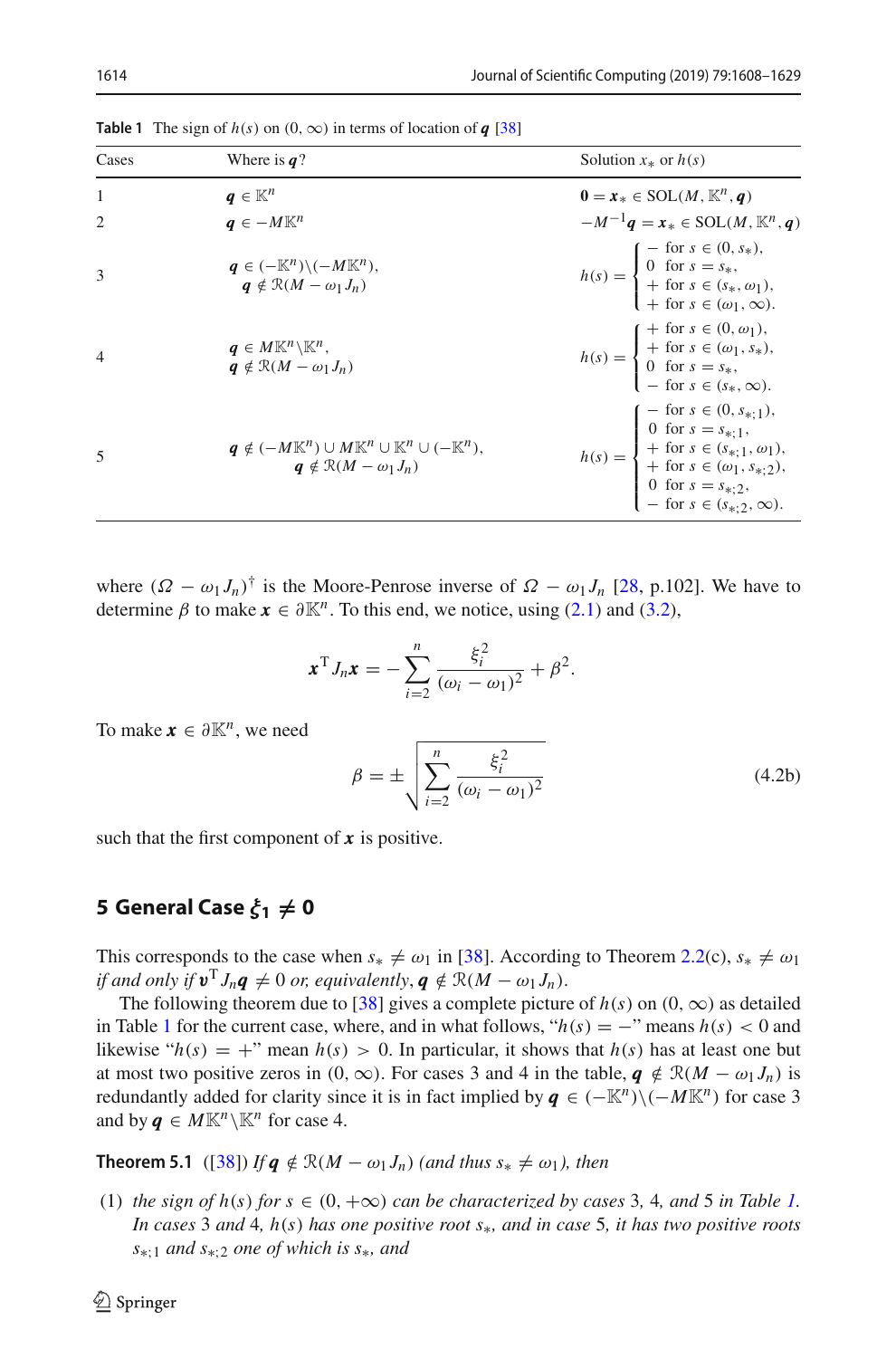

<span id="page-7-0"></span>**Fig. [1](#page-6-1)**  $h(s)$  corresponding to cases 3, 4, and 5 in Table 1 [\[38](#page-21-0)]

(2)  $\lim_{s \to \omega_1} h(s) = +\infty$ *, which combining with Table [1,](#page-6-1) implies that*  $\omega_1$  *is the unique pole of*  $h(s)$  *in* [0, + $\infty$ ).

Except for the trivial cases: cases 1 and 2, Theorem [5.1](#page-6-2) reveals a complete picture of  $h(s)$ , which is illustrated in Figure [1.](#page-7-0) We point out that the three patterns of  $h(s)$  in Figure [1](#page-7-0) are one-to-one corresponding to the three locations of  $q$ . In actual computations, we will first check if it is in case 1 or case 2. If neither case occurs, then it must fall into one of the cases 3, 4, and 5. Now the location of  $q$  and, thereby, the sign pattern of  $h(s)$  or, equivalently, the relationship between  $\omega_1$  and  $s_*$ , are then determined.

With the above discussions, we can outline the framework of our algorithm in Algorithm [5.1.](#page-8-0) For Algorithm [5.1](#page-8-0) to be workable and efficient, the remaining task is to solve  $h(s) = 0$  for its solution  $s_{*} > 0$  for the three cases as described in Table [1](#page-6-1) and Figure [1,](#page-7-0) where  $h(s)$  is, as given by  $(3.1)$ ,

$$
h(s) = \frac{\xi_1^2}{(s - \omega_1)^2} - \sum_{i=2}^n \frac{\xi_i^2}{(s + \omega_i)^2}.
$$
 (3.1)

We have two practical ways for this task. One is the Newton method, the standard method to solve any nonlinear equation such as  $h(s) = 0$ . The other one is specifically tailored towards  $h(s) = 0$  by taking the special form of  $h(s)$  into full account. The design of this latter method draws inspiration from the past work on solving secular equations arising from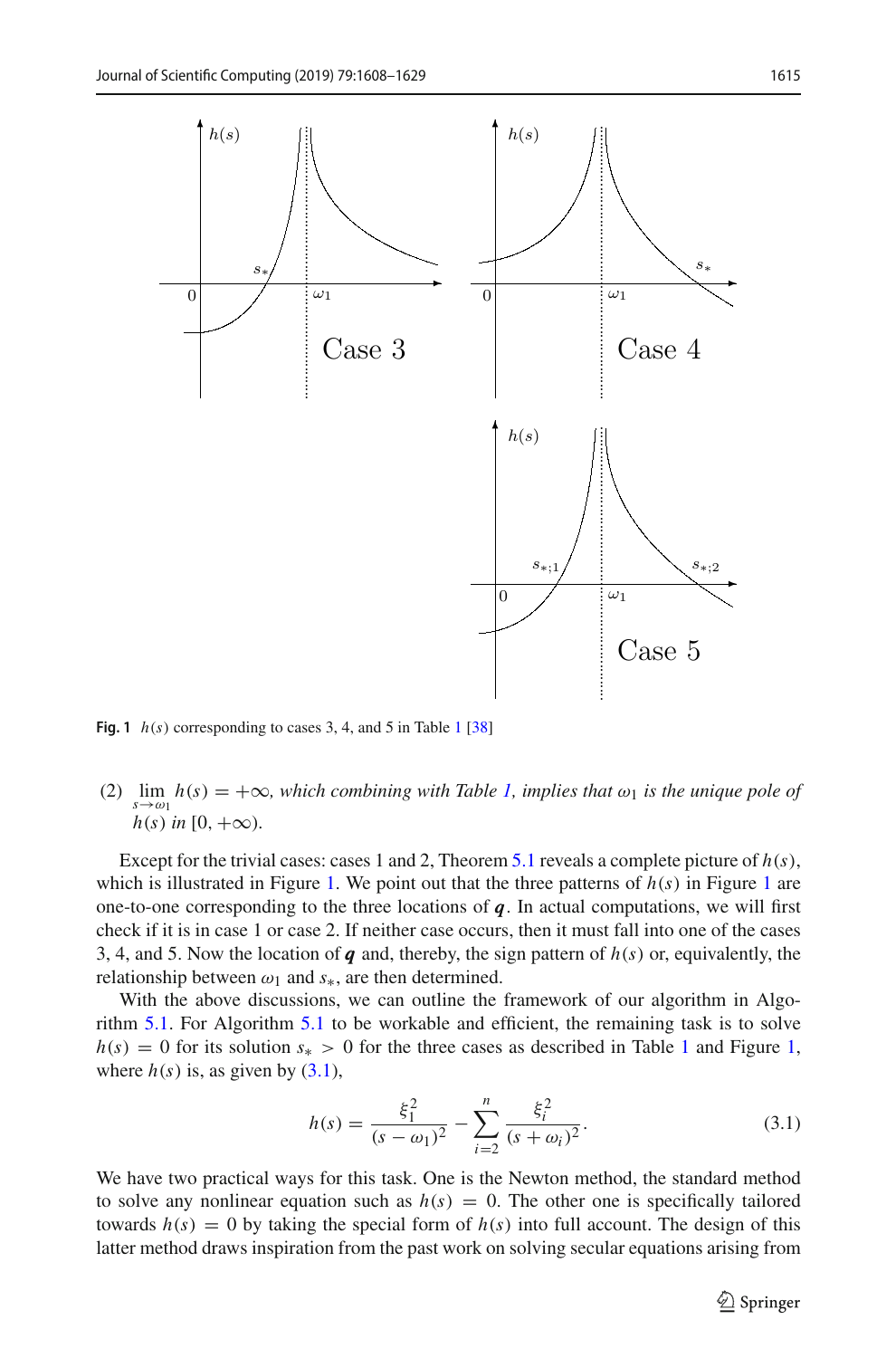<span id="page-8-0"></span>

| <b>Algorithm 5.1</b> Linear Complementarity Problem |  |  |
|-----------------------------------------------------|--|--|
|-----------------------------------------------------|--|--|

**Input**: *M* (symmetric positive definite), *q*; **Output**: an approximation to  $\mathbf{x} \in \text{SOL}(\mathbf{M}, \mathbb{K}^n, \mathbf{q})$ . 1: **if**  $q \text{ } \in \mathbb{K}^n$  **then**  $x = 0$  and **return**; 2: **if**  $-M^{-1}q \in \mathbb{K}^n$  **then**  $x = -M^{-1}q$  and **return**; 3: compute the decompositions [\(2.1\)](#page-3-0); 4: compute the vector  $\mathbf{w} = V^{\mathrm{T}} \mathbf{q}$  as in [\(3.2\)](#page-4-3); 5: **if**  $\xi_1 = 0$  **then**<br>6: compute **x** l compute  $x$  by  $(4.2)$ ; 7: **else** 8: **if**  $h(0) < 0$  **then**<br>9: **find** the zero s. 9: find the zero  $s_*$  of  $h(s)$  in  $(0, \omega_1)$  and check if  $\mathbf{x} = -V(\Omega - s_* J_n)^{-1} \mathbf{w} \in \partial(\mathbb{K}^n)$ ; if it is, **return**; end if 11: *h(s)* must have one and only one zero  $s_*$  in ( $\omega_1, \infty$ ); find the zero  $s_*$  and compute  $x = -V(\Omega (s_* J_n)^{-1}$ w and **return**. 12: **end if**

the divide-and-conquer method for the symmetric eigenvalue problem [\[6](#page-19-3)[,9](#page-20-16)[,21](#page-20-17)]. As expected, the second method performs much better later in our numerical experiments. But before we explain both methods, we will discuss an effective initial guess strategy, similar to what was done in [\[21](#page-20-17)].

## <span id="page-8-2"></span>**5.1 Initial Guess Strategy**

We have two cases to worry about: either  $s_* \in (0, \omega_1)$  or  $s_* > \omega_1$ . For convenience, write

$$
f(s) = \sum_{i=2}^{n} \frac{\xi_i^2}{(s + \omega_i)^2}, \quad h(s) = \frac{\xi_1^2}{(s - \omega_1)^2} - f(s).
$$

**Case**  $s_* \in (0, \omega_1)$ . We first evaluate  $f(\omega_1/2)$  and then  $h(\omega_1/2)$ , as a by-product, which will become useful later. Then we solve

$$
\frac{\xi_1^2}{(s-\omega_1)^2} - f(\omega_1/2) = 0
$$

for its smaller root

<span id="page-8-1"></span>
$$
s_0 = \omega_1 - |\xi_1| \left[ f(\omega_1/2) \right]^{-1/2} = \omega_1 - |\xi_1| \left( \sum_{i=2}^n \frac{\xi_i^2}{(\omega_i + \omega_1/2)^2} \right)^{-1/2} \tag{5.1}
$$

and use the root as an initial guess. We claim that  $s_0 \in (0, \omega_1)$ . To see this, we note that evidently  $s_0 < \omega_1$ . Because  $s_* \in (0, \omega_1)$ , we have

$$
h(0) = \frac{\xi_1^2}{\omega_1^2} - \sum_{i=2}^n \frac{\xi_i^2}{\omega_i^2} < 0 \quad \Rightarrow \quad \left(\frac{\xi_1^2}{\omega_1^2}\right)^{-1/2} > \left(\sum_{i=2}^n \frac{\xi_i^2}{\omega_i^2}\right)^{-1/2}.
$$

Now

$$
s_0 > \omega_1 - |\xi_1| \left( \sum_{i=2}^n \frac{\xi_i^2}{(\omega_i)^2} \right)^{-1/2} = |\xi_1| \left[ \left( \frac{\xi_1^2}{\omega_1^2} \right)^{-1/2} - \left( \sum_{i=2}^n \frac{\xi_i^2}{\omega_i^2} \right)^{-1/2} \right] > 0,
$$

 $\circledcirc$  Springer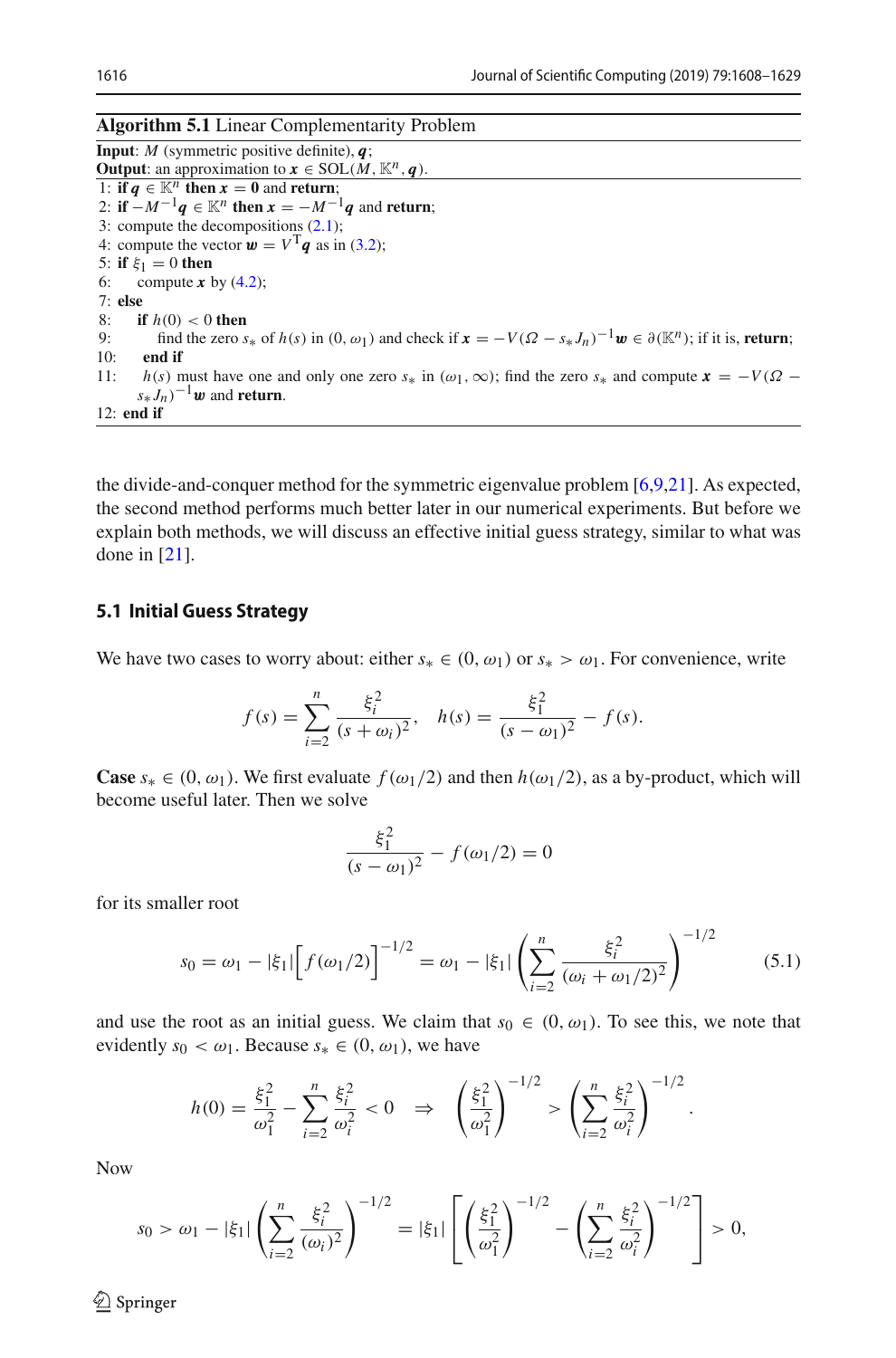as expected. In fact, more can be said as in the next theorem. We note that  $s_* \in (0, \omega_1/2)$  if  $h(\omega_1/2) > 0$ , and  $s_{*} \in (\omega_1/2, \omega_1)$  if  $h(\omega_1/2) < 0$ . In this regard, Theorem [5.2](#page-9-0) provides a theoretical justification as to why  $s_0$  in  $(5.1)$  is a good initial guess.

**Theorem 5.2** *Suppose*  $s_* \in (0, \omega_1)$  *and let*  $s_0$  *be given by* [\(5.1\)](#page-8-1)*. If*  $h(\omega_1/2) > 0$ *, then*  $s_0 \in (0, \omega_1/2)$ ; if  $h(\omega_1/2) < 0$ , then  $s_0 \in (\omega_1/2, \omega_1)$ .

*Proof* We already know that  $s_0 \in (0, \omega_1)$ . Write  $f_0 = f(\omega_1/2)$ . By [\(5.1\)](#page-8-1), we have

<span id="page-9-1"></span><span id="page-9-0"></span>
$$
s_0 - \frac{\omega_1}{2} = \frac{\omega_1}{2} - |\xi_1| f_0^{-1/2} = |\xi_1| \left[ \left( \frac{\xi_1^2}{(\omega_1/2)^2} \right)^{-1/2} - f_0^{-1/2} \right]. \tag{5.2}
$$

If  $h(\omega_1/2) > 0$ , i.e.,  $\frac{\xi_1^2}{(\omega_1/2)^2} - f_0 > 0$ , then  $s_0 - \omega_1/2 < 0$  by [\(5.2\)](#page-9-1). On the other hand, if  $h(\omega_1/2) < 0$ , i.e.,  $\frac{\xi_1^2}{(\omega_1/2)^2} - f_0 < 0$ , then  $s_0 - \omega_1/2 > 0$  by [\(5.2\)](#page-9-1).  $\Box$ 

A word of caution is warranted here in using the formula  $(5.1)$  in the case where  $s<sub>*</sub>$  is very close to  $\omega_1$ . First, there is a danger, i.e., possible catastrophic cancellation, in computing *s*<sub>0</sub> formulated as in [\(5.1\)](#page-8-1). Second, in the extreme case,  $s_*$  and  $\omega_1$  may be the same in the working floating point environment. Therefore, for numerical stability, instead of computing *s*<sup>∗</sup>, we should compute the difference between  $\omega_1$  and  $s$ <sup>\*</sup>, say  $\omega_1 - s$ <sup>\*</sup>, and, accordingly, we compute

$$
\omega_1 - s_0 = |\xi_1| \left( \sum_{i=2}^n \frac{\xi_i^2}{(\omega_i + \omega_1/2)^2} \right)^{-1/2}
$$

as an initial guess to ω1−*s*∗. This idea of computing the difference shares the same reasoning as in the practice of solving secular equations [\[21](#page-20-17)] we mentioned moments ago. As a guideline, we propose to compute  $s_*$  when  $h(\omega_1/2) > 0$  for which case  $s_* \in (0, \omega_1/2)$  or  $\omega_1 - s_*$  when  $h(\omega_1/2)$  < 0 for which case  $s_* \in (\omega_1/2, \omega_1)$  and thus  $\omega_1 - s_* \in (0, \omega_1/2)$ . **Case**  $s_* > \omega_1$ . We solve

$$
\frac{\xi_1^2}{(s - \omega_1)^2} - f(\omega_1) = 0
$$

for its larger root

$$
s_0 = \omega_1 + |\xi_1| \left[ f(\omega_1) \right]^{-1/2} = \omega_1 + |\xi_1| \left( \sum_{i=2}^n \frac{\xi_i^2}{(\omega_1 + \omega_i)^2} \right)^{-1/2}
$$

and use the root as an initial guess. Evidently  $s_0 > \omega_1$ .

#### **5.2 Newton's Iteration**

As the position of zero *s*<sup>∗</sup> and poles of *h*(*s*) are now clear, we can use the generic Newton iteration

<span id="page-9-2"></span>
$$
s_{k+1} = s_k - \frac{h(s_k)}{h'(s_k)}
$$
\n(5.3)

to find  $s_{*}$ . Unfortunately, we don't know *a priori* if  $s_{k+1} \in (0, \omega_{1})$  in the case of  $s_{*} \in (0, \omega_{1})$ or if  $s_{k+1} > \omega_1$  in the case of  $s_* > \omega_1$ . This could cause problems numerically, but it can be easily overcame by a bisection safeguard strategy, using lower and upper bounds of *s*<sup>∗</sup> that are iteratively refined during the iteration process. The basic idea is as follows. Initially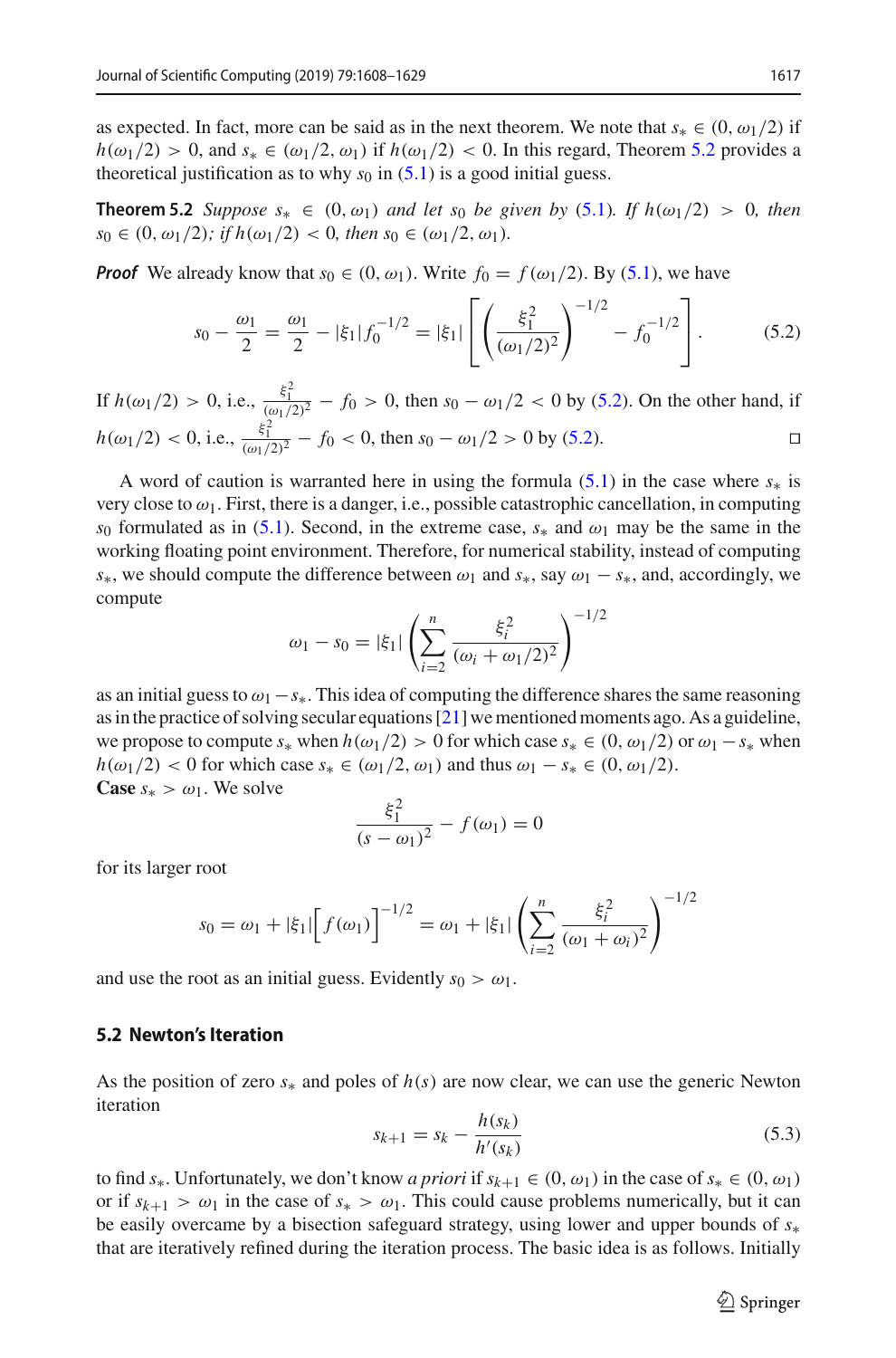during the computations of the initial guess in Sect. [5.1,](#page-8-2) we determine an interval  $(\alpha, \beta)$  that contains  $s_*$  as tightly as we can get at the moment. Consider now  $\tau = s_k \in (\alpha, \beta)$ . We first update the interval according to

$$
\begin{aligned}\n\textbf{case } s_* \in (0, \omega_1): \quad & \beta \leftarrow \tau \text{ if } h(\tau) > 0; \alpha \leftarrow \tau \text{ if } h(\tau) < 0; \\
\textbf{case } s_* > \omega_1: \quad & \beta \leftarrow \tau \text{ if } h(\tau) < 0; \alpha \leftarrow \tau \text{ if } h(\tau) > 0.\n\end{aligned}
$$

After  $s_{k+1}$  in [\(5.3\)](#page-9-2) is computed, we take it as the next approximation if  $s_{k+1} \in (\alpha, \beta)$  or  $(\alpha + \beta)/2$  otherwise. Repeat the process until  $|h(s_k)| \leq \epsilon_h$ , a prescribed tolerance, which is set to be  $10^{-12}$  in our numerical testing.

#### <span id="page-10-3"></span>**5.3 Method by Simple Rational Approximation**

A more natural way for solving  $h(s) = 0$  is through approximate  $h(s)$  by rational approximations since  $h(s)$  is rational. To simplify notation, we write  $\tau = s_k \approx s_*$  and  $\tau_1 = s_{k+1}$ . The Newton iteration is the result of approximating  $h(s)$  by its tangent line at  $s = \tau$ . But given the special form, we propose to approximate  $h(s)$  by

<span id="page-10-2"></span>
$$
g(s) = \frac{a}{(s - \omega_1)^2} - \frac{b}{(s + \omega_2)^2} \tag{5.4}
$$

satisfying  $g(\tau) = h(\tau)$  and  $g'(\tau) = h'(\tau)$ . One particular argument for using such a rational function is that *g*(*s*) has poles at  $-\omega_2$  and  $\omega_1$ , arguably the most important ones of *h*(*s*) for the part of  $h(s)$  we are interested in. Note also  $g(s)$  and  $h(s)$  match at the infinities.

We have to compute *a* and *b*. For that, we resort to  $g(\tau) = h(\tau)$  and  $g'(\tau) = h'(\tau)$ :

$$
\frac{a}{(\tau - \omega_1)^2} - \frac{b}{(\tau + \omega_2)^2} = h(\tau), \quad \frac{-2a}{(\tau - \omega_1)^3} - \frac{-2b}{(\tau + \omega_2)^3} = h'(\tau),
$$

yielding

<span id="page-10-1"></span>
$$
a = -\frac{(\tau - \omega_1)^3 (\tau + \omega_2)}{\omega_1 + \omega_2} \left( \frac{h(\tau)}{\tau + \omega_2} + \frac{h'(\tau)}{2} \right),
$$
  
\n
$$
b = -\frac{(\tau - \omega_1)(\tau + \omega_2)^3}{\omega_1 + \omega_2} \left( \frac{h(\tau)}{\tau - \omega_1} + \frac{h'(\tau)}{2} \right).
$$
 (5.5)

Once *a* and *b* are computed, we solve  $g(s) = 0$  for its root in  $(0, \omega_1)$  or to the right of  $\omega_1$ , depending whether  $s_* \in (0, \omega_1)$  or  $s_* > \omega_1$ , as the next approximation to  $s_*$ .

The question is whether  $g(s) = 0$  has the desired root. The answer depends on the signs of *a* and *b*. Ideally, we would expect both  $a > 0$  and  $b > 0$ . Plugging in  $h(\tau)$  and  $h'(\tau)$ , we find

<span id="page-10-0"></span>
$$
a = \frac{(\omega_1 - \tau)^3}{\omega_1 + \omega_2} \left[ \frac{(\omega_1 + \omega_2)\xi_1^2}{(\omega_1 - \tau)^3} - \sum_{i=2}^n \frac{(\omega_i - \omega_2)\xi_i^2}{(\tau + \omega_2)^3} \right],
$$
  
\n
$$
b = \frac{(\tau + \omega_2)^3}{\omega_1 + \omega_2} \sum_{i=2}^n \frac{(\omega_1 + \omega_i)\xi_i^2}{(\tau + \omega_2)^3} > 0.
$$
 (5.6)

So  $b > 0$  for  $\tau \in (0, \infty)$  and  $a > 0$  for  $\tau \in (\omega_1, \infty)$ , but it is not clear if  $a > 0$  for  $\tau \in (0, \omega_1)$  as well because within the big bracket in the right-hand side of [\(5.6\)](#page-10-0) it is the difference between two positive numbers when  $\tau \in (0, \omega_1)$  (unless  $n = 2$ ). In the case when  $h(\tau) > 0$ , we do have  $a > 0$  by [\(5.5\)](#page-10-1), because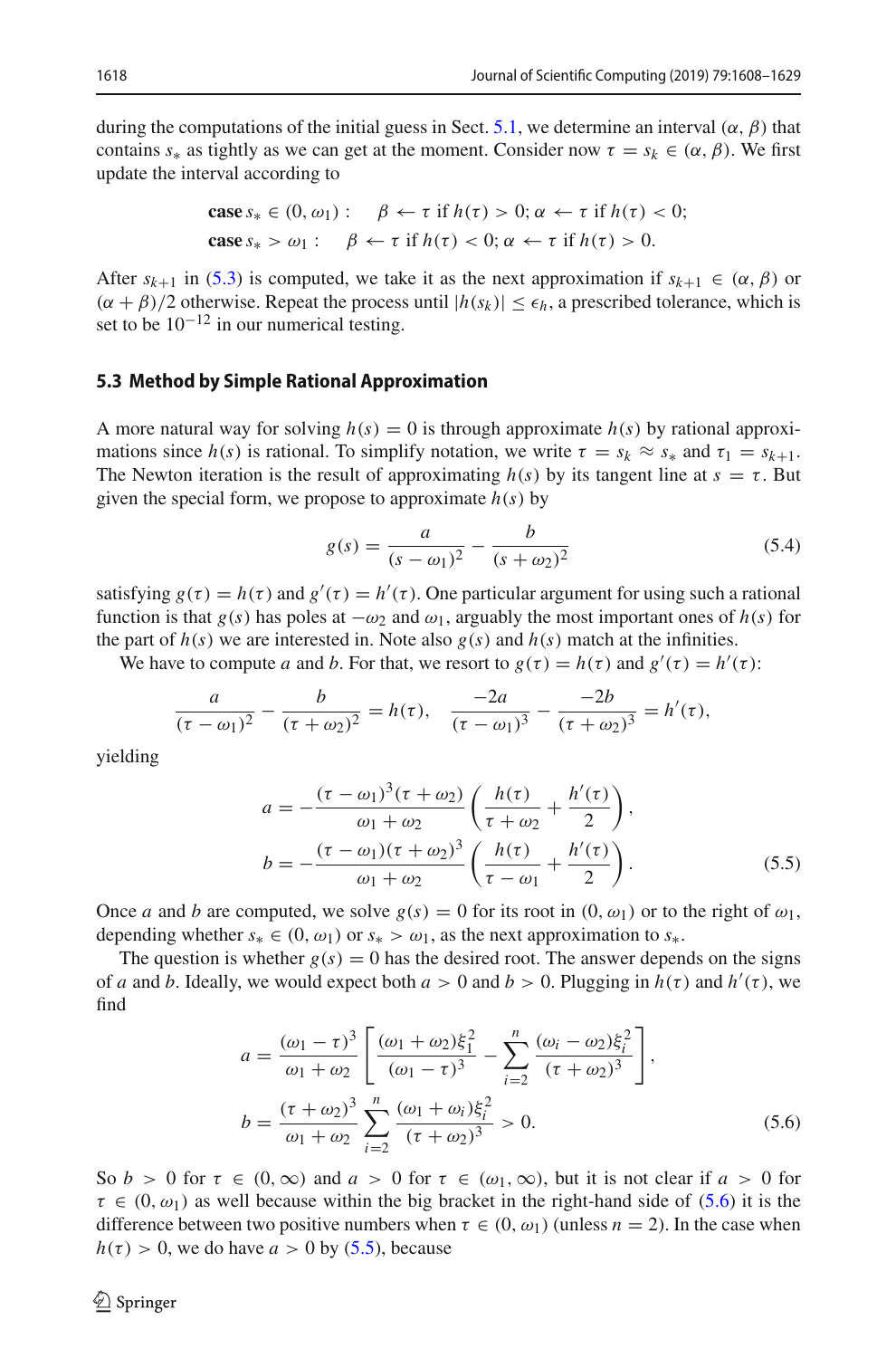$$
h'(\tau) = -\frac{\xi_1^2}{(\tau - \omega_1)^3} + \sum_{i=2}^n \frac{2\xi_i^2}{(\tau + \omega_i)^3} > 0 \text{ for } \tau \in (0, \omega_1).
$$

Obviously, possibly  $a < 0$  is disappointing theoretically, but numerically it may not matter much and conceivably happens extremely rarely. When it does happen, we can employ the same safeguard strategy as explained for the Newton iteration. In what follows, we present a formula for the next approximation  $\tau_1 \approx s_*$ , assuming  $a > 0$ , and then comment on what we will do if  $a < 0$ , among other undesirable situations.

Assume  $a > 0$  (note  $b > 0$  always). In case of  $s_* \in (0, \omega_1)$ , we seek the smaller root  $\tau_1$ of  $g(s) = 0$ . Thus we have

<span id="page-11-0"></span>
$$
\frac{\omega_1 - \tau_1}{\tau_1 + \omega_2} = \sqrt{\frac{a}{b}}.\tag{5.7}
$$

It is usually a good idea in an iterative algorithm to compute the difference between the current approximation and the next one because often the difference is smaller in magnitude than the approximation and consequently adding the difference to the approximation yields the next one that is more accurate. Taking this into consideration, we let  $\delta = \tau_1 - \tau$  and rewrite  $(5.7)$  as

$$
\frac{\delta + (\tau - \omega_1)}{\delta + (\tau + \omega_2)} = -\sqrt{\frac{a}{b}},
$$

yielding

<span id="page-11-1"></span>
$$
\tau_1 = \tau + \delta \quad \text{with} \quad \delta = \frac{-(\tau - \omega_1) - (\tau + \omega_2)\sqrt{a/b}}{1 + \sqrt{a/b}}.
$$
\n
$$
(5.8)
$$

In case of  $s_* > \omega_1$ , we seek the bigger root  $\tau_1$  of  $g(s) = 0$ . Thus we have

$$
\frac{\tau_1 - \omega_1}{\tau_1 + \omega_2} = \sqrt{\frac{a}{b}} \quad \Rightarrow \quad \frac{\delta + (\tau - \omega_1)}{\delta + (\tau + \omega_2)} = \sqrt{\frac{a}{b}},
$$

yielding

<span id="page-11-2"></span>
$$
\tau_1 = \tau + \delta \quad \text{with} \quad \delta = \frac{-(\tau - \omega_1) + (\tau + \omega_2)\sqrt{a/b}}{1 - \sqrt{a/b}}.
$$
\n
$$
(5.9)
$$

Now that we have the formulas for  $\tau_1$  in [\(5.8\)](#page-11-1) and [\(5.9\)](#page-11-2), what we don't know *a priori* if  $\omega_1 - \tau_1 \in (0, \omega_1)$  in the case of [\(5.8\)](#page-11-1), or if  $\tau_1 - \omega_1 > 0$  in the case of [\(5.9\)](#page-11-2). This again could cause problems numerically, but it can be easily overcame by the same safeguard strategy as explained for the Newton iteration.

Part of the reason why we pick  $g(s)$  as in [\(5.4\)](#page-10-2) is because then  $g(s) = 0$  is easy to solve, while it keeps two most important poles of  $h(s)$  with respect to its zeros in  $(0, \omega_1)$  and/or  $(\omega_1, \infty)$ . There are other possible forms equally effective for approximating  $h(s)$  for the purpose of computing the zeros, e.g.,

$$
\frac{\xi_1^2}{(s-\omega_1)^2} - \frac{b}{(s+\omega_2)^2} + c, \quad \frac{a}{(s-\omega_1)^2} - \frac{b}{(s+\omega_2)^2} + c.
$$

The last one can even be made to match *h*(*s*) up to the second derivative at a point. The only downside is that we have to use another iterative method, e.g., the Newton method, to compute the zeros of these approximating rational functions.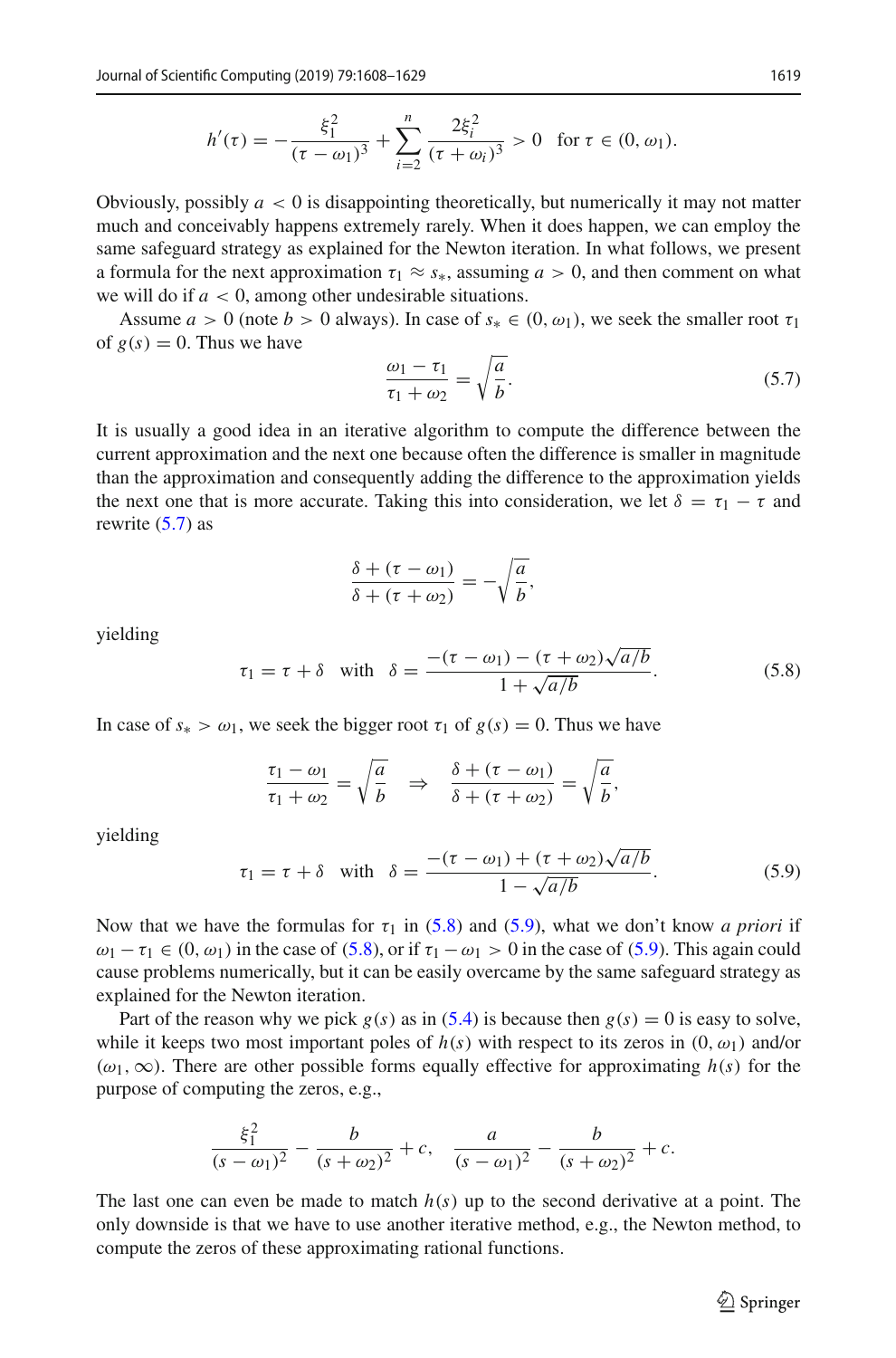# <span id="page-12-0"></span>**6 Applications of Algorithm [5.1](#page-8-0)**

We now provide two applications where our Algorithm [5.1](#page-8-0) for  $(1.1)$  can be extended or incorporated into a larger framework to solve more general problems. The first application of SOCLCP [\(1.1\)](#page-1-0) is just an extension of the single second-order cone K*<sup>n</sup>* to a Cartesian product of multiple second-order cones, and our second application is to solve the quadratic programming over the second-order cones (QP-SOC).

## <span id="page-12-4"></span>**6.1 SOCLCP over Multiple Second-Order Cones**

Within the matrix-splitting framework [\[17](#page-20-18)[,24](#page-20-19)[,38](#page-21-0)], we can apply our Algorithm [5.1](#page-8-0) to solve the general SOCLCP [\(1.3\)](#page-1-1) over  $\mathbb{K}_{\times m} := \mathbb{K}^{n_1} \times \mathbb{K}^{n_2} \times \cdots \times \mathbb{K}^{n_m}$  where  $\sum_{i=1}^m n_i = n$ . The matrix-splitting method for solving [\(1.3\)](#page-1-1) starts by splitting *M* into  $M = B + C$  so that  $B - C$ is positive definite<sup>[1](#page-12-1)</sup> (but not necessarily symmetric) in the sense that  $x^T(B - C)x > 0$  for any  $0 \neq x \in \mathbb{R}^n$ . Such a splitting  $(B, C)$  of *M* is said *regular* [\[24](#page-20-19)]. The convergence of the matrix-splitting method by a regular splitting is guaranteed [\[37](#page-20-12), section 3]. To demonstrate an application of Algorithm [5.1](#page-8-0) for solving  $(1.3)$  by the matrix-splitting method, we let

<span id="page-12-2"></span>
$$
M = \begin{bmatrix} n_1 & n_2 & \cdots & n_m \\ M_{11} & M_{12} & \cdots & M_{1m} \\ M_{21} & M_{22} & \cdots & M_{2m} \\ \vdots & \vdots & \ddots & \vdots \\ M_{m1} & M_{m2} & \cdots & M_{mm} \end{bmatrix}, B = \begin{bmatrix} M_{11} \\ M_{21} & M_{22} \\ \vdots & \vdots \\ M_{m1} & M_{m2} & \cdots & M_{mm} \end{bmatrix}, \qquad (6.1)
$$

and then  $C = M - B$ . They are partitioned according to  $\mathbb{K}_{\times m}$ . It can be verified that

$$
(B - C) + (B - C)T = 2 diag(M11, M22, ..., Mmm),
$$

which is positive definite and thus the splitting  $(6.1)$  is regular. We call the matrix-splitting method [\[37,](#page-20-12) Algorithm 1] with this splitting the *block SOR method* (BSOR).

Partition  $\mathbf{x} = [\mathbf{x}_1^T, \dots, \mathbf{x}_m^T]^T$  with  $\mathbf{x}_i \in \mathbb{R}^{n_i}$ . It can be seen that

$$
\boldsymbol{x} \in \mathbb{K}_{\times m}, \ \boldsymbol{y} \in \mathbb{K}_{\times m} \text{ and } \boldsymbol{x}^{\mathrm{T}} \boldsymbol{y} = 0 \Longleftrightarrow \boldsymbol{x}_i \in \mathbb{K}^{n_i}, \ \boldsymbol{y}_i \in \mathbb{K}^{n_i} \text{ and } \boldsymbol{x}_i^{\mathrm{T}} \boldsymbol{y}_i = 0
$$

for  $i = 1, 2, ..., m$ . Let  $\mathbf{x}^{(\ell)}$  be the  $\ell$ th iterative approximation by the matrix-splitting method [\[37,](#page-20-12) Algorithm 1]. The next iterative approximation  $x^{(\ell+1)} \in \mathbb{K}_{\times m}$  is obtained via solving sequentially the following subproblems:

<span id="page-12-3"></span>
$$
\boldsymbol{x}_i \in \mathbb{K}^{n_i}, \ M_{ii}\boldsymbol{x}_i + \mathbf{t}_i^{(\ell)} \in \mathbb{K}^{n_i}, \ \boldsymbol{x}_i^{\mathrm{T}}(M_{ii}\boldsymbol{x}_i + \boldsymbol{t}_i^{(\ell)}) = 0 \tag{6.2}
$$

for  $i = 1, 2, \ldots, m$ , where

$$
\boldsymbol{t}_{i}^{(\ell)} := \begin{cases} \boldsymbol{q}_{1}^{(\ell)}, & \text{if } i = 1, \\ \sum_{j=1}^{i-1} M_{ij} \boldsymbol{x}_{j}^{(\ell+1)} + \boldsymbol{q}_{i}^{(\ell)}, & \text{if } i > 1, \end{cases}
$$

and  $\mathbf{q}^{(\ell)} := \mathbf{q} + C\mathbf{x}^{(\ell)} = [(\mathbf{q}_1^{(\ell)})^T, \dots, (\mathbf{q}_m^{(\ell)})^T]^T$ . Using Algorithm [5.1](#page-8-0) for the subproblem [\(6.2\)](#page-12-3), in Sect. [7,](#page-13-0) we will present numerical experiments of BSOR for [\(1.3\)](#page-1-1).

<span id="page-12-1"></span><sup>&</sup>lt;sup>1</sup> Equivalently,  $(B - C) + (B - C)^T$  is symmetric positive definite.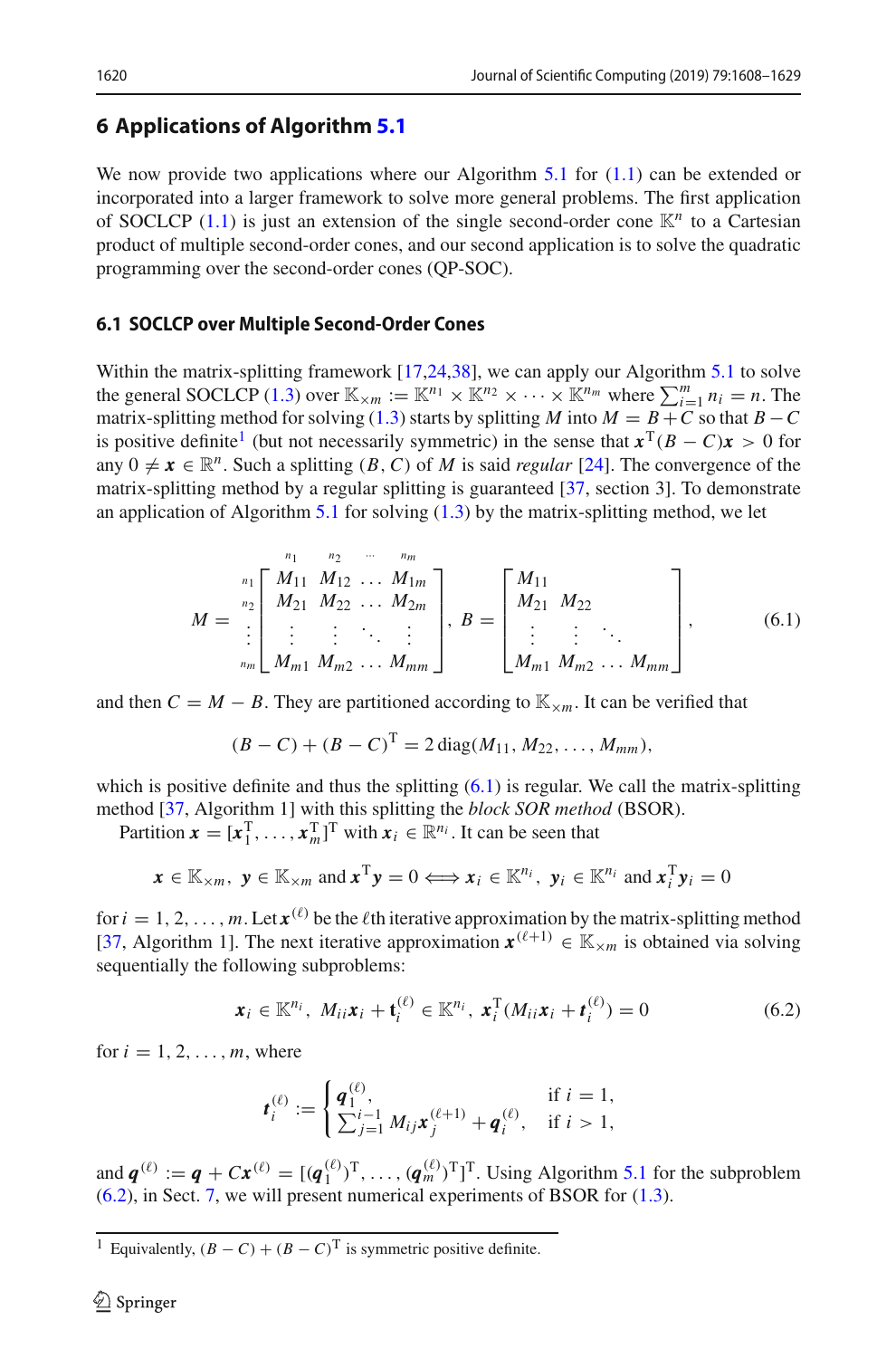#### **6.2 QP-SOC**

We next consider the following convex quadratic programming over  $\mathbb{K}_{\times m}$ :

<span id="page-13-1"></span>
$$
\min_{Ax = b, x \in \mathbb{K}_{\times m}} \frac{1}{2} x^{\mathrm{T}} W x + x^{\mathrm{T}} c \tag{6.3}
$$

where  $A \in \mathbb{R}^{k \times n}$ ,  $b \in \mathbb{R}^{k}$  and  $W \in \mathbb{R}^{n \times n}$  is symmetric positive definite. [\(6.3\)](#page-13-1) is a generalization of the usual second-order cone programming which corresponds to  $W = 0$  and has been widely-used in many real-world applications (see e.g., [\[1](#page-19-4)[,12](#page-20-20)[,22](#page-20-21)]). The well-known augmented Lagrangian method (ALM) proposed by Hestenes [\[18](#page-20-13)] and Powell [\[27](#page-20-14)] (see also  $[4, Chapter 2]$  $[4, Chapter 2]$  and  $[25, Chapter 17.3]$  $[25, Chapter 17.3]$  has been applied in  $[38]$  to solve  $(6.3)$ . We now outline the method below.

Define the *augmented Lagrangian function*

$$
\mathcal{L}(\mathbf{x}; \lambda, \mu) := \frac{1}{2} \mathbf{x}^{\mathrm{T}} W \mathbf{x} + \mathbf{c}^{\mathrm{T}} \mathbf{x} - \lambda^{\mathrm{T}} (A \mathbf{x} - \mathbf{b}) + \frac{\mu}{2} \|A \mathbf{x} - \mathbf{b}\|_{2}^{2}
$$
  
= 
$$
\frac{1}{2} \mathbf{x}^{\mathrm{T}} (W + \mu A^{\mathrm{T}} A) \mathbf{x} + \mathbf{x}^{\mathrm{T}} (\mathbf{c} - A^{\mathrm{T}} \lambda - \mu A^{\mathrm{T}} \mathbf{b}) + \frac{\mu}{2} \| \mathbf{b} \|_{2}^{2} + \mathbf{b}^{\mathrm{T}} \lambda,
$$

where  $\mu > 0$  is a penalty parameter. Then, given  $\mu_0 > 0$  and  $\lambda_0$ , the basic steps of ALM can be summarized as in Algorithm [6.1](#page-14-0) (see e.g., [\[25,](#page-20-22) Framework 17.3] and [\[4](#page-19-5), Chapter 2]).

The convergence analysis for ALM has been well-established and the reader is referred to, e.g., [\[4,](#page-19-5) Popositions 2.1-2.3] and [\[25,](#page-20-22) Chapter 17.3] for more details. It can be seen that the main computational task in this framework is to compute  $x^{(\ell)}$  at Line 2, i.e.,

<span id="page-13-2"></span>
$$
\boldsymbol{x}^{(\ell)} = \arg\min_{\boldsymbol{x} \in \mathbb{K}_{\times m}} \left\{ \frac{1}{2} \boldsymbol{x}^{\mathrm{T}} (W + \mu_{\ell} A^{\mathrm{T}} A) \boldsymbol{x} + \boldsymbol{x}^{\mathrm{T}} (\boldsymbol{c} - A^{\mathrm{T}} \lambda_{\ell} - \mu_{\ell} A^{\mathrm{T}} \boldsymbol{b}) \right\},\tag{6.4}
$$

which, by the convexity, has a unique solution (see e.g., [\[37](#page-20-12)]). It in fact gives rise to a SOCLCP [\(1.3\)](#page-1-1) with  $M = W + \mu_{\ell} A^{T} A$  and  $\mathbf{q} = \mathbf{c} - A^{T} \lambda_{\ell} - \mu_{\ell} A^{T} \mathbf{b}$ . In our numerical testing in Sect. [7,](#page-13-0) we will focus on a particular QP-SOC which arises from testing the Lorentz-copositivity of a given matrix *W*. Specifically, *W* is Lorentz-copositive (see [\[19](#page-20-23)] and also [\[23](#page-20-24), Definition 2.1]) on  $\mathbb{K}_{\times,m}$  if and only if  $\mathbf{x}^T W \mathbf{x} \ge 0$  for all  $\mathbf{x}^T = [\mathbf{x}_1^T, \dots, \mathbf{x}_m^T]^T \in \mathbb{K}_{\times,m}$  with  $\mathbf{0} \ne \mathbf{x}_i \in \mathbb{K}^{n_i}$ . Numerical methods based on Krylov subspaces have been developed in [\[35\]](#page-20-25) for particularly  $\mathbb{K}_{\times m} = \mathbb{K}^n$ , i.e.,  $m = 1$ . In Sect. [7,](#page-13-0) we will use ALM with our Algorithm [5.1](#page-8-0) embedded for subproblem [\(6.4\)](#page-13-2) to solve the QP-SOC:

<span id="page-13-3"></span>
$$
\min_{a^{\mathrm{T}}\mathbf{x}=1, \mathbf{x}\in\mathbb{K}_{\times m}} \frac{1}{2} \mathbf{x}^{\mathrm{T}} W \mathbf{x}
$$
 (6.5)

where  $\mathbf{a}^{\mathrm{T}} = [\underline{1}, 0, \dots, 0]$  $\overbrace{n_1}$  $, 1, 0, \ldots, 0$  $\overbrace{n_2}$  $, \ldots, 1, 0, \ldots, 0$  $\overbrace{n_m}$ ]. Equation  $\mathbf{a}^T \mathbf{x} = 1$  is a type of normalization constraint [\[10\]](#page-20-26) for *x* .

# <span id="page-13-0"></span>**7 Numerical Results**

In this section, we will carry out numerical tests of Algorithm [5.1](#page-8-0) for SOCLCP [\(1.1\)](#page-1-0), and also on its applications to general SOCLCP  $(1.3)$  as well as QP-SOC  $(6.3)$ . We conduct these numerical experiments in MATLAB R2017a with 1.8GHz Intel Core i7, 8GB memory and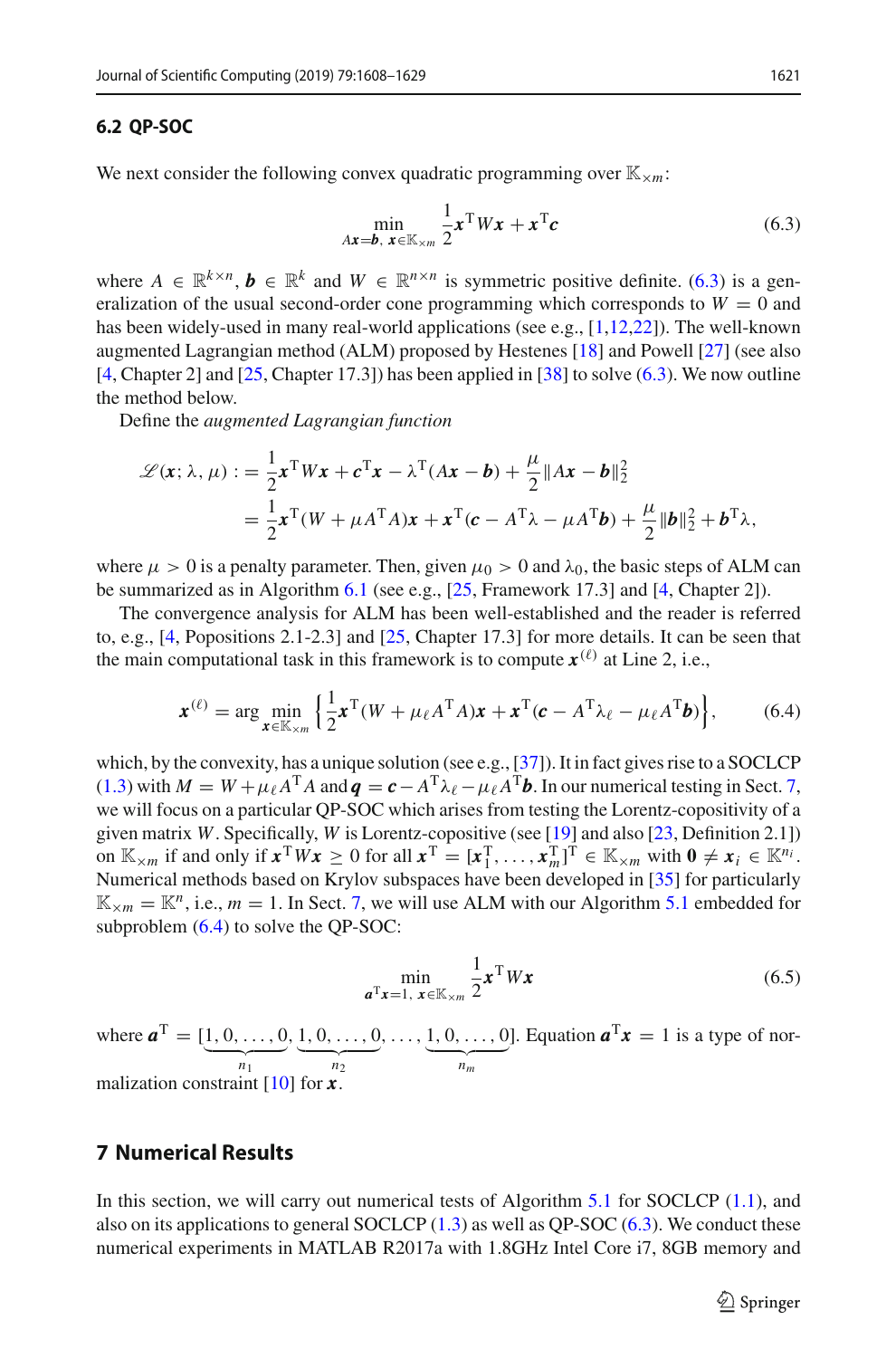#### <span id="page-14-0"></span>**Algorithm 6.1** The Augmented Lagrangian Method (ALM) for [\(6.3\)](#page-13-1)

**Input**:  $W \in \mathbb{R}^{n \times n}$  (symmetric positive definite),  $A \in \mathbb{R}^{k \times n}$ ,  $b \in \mathbb{R}^k$ ,  $c \in \mathbb{R}^n$ ; **Output**: an approximate minimizer to  $(6.3)$ . 1: **for**  $\ell = 1, ...,$  until convergence **do**<br>2: find  $\mathbf{x}^{(\ell)} = \arg \min_{\mathbf{x} \in \mathbb{K}^n} \mathcal{L}(\mathbf{x} \cdot \lambda)$ 2: find  $\mathbf{x}^{(\ell)} = \arg \min_{\mathbf{x} \in \mathbb{K}^n} \mathcal{L}(\mathbf{x}; \lambda_{\ell}, \mu_{\ell});$ <br>3:  $\lambda_{\ell+1} = \lambda_{\ell} - \mu_{\ell}(A\mathbf{x}^{(\ell)} - \mathbf{b});$ 3:  $\lambda_{\ell+1} = \lambda_{\ell} - \mu_{\ell} (A \mathbf{x}^{(\ell)} - \mathbf{b});$ <br>4: choose new penalty parameter choose new penalty parameter  $\mu_{\ell+1} = v\mu_{\ell}$ , where  $v > 1$  is a pre-selected factor; 5: **end for** 6: **return** the last  $x^{(\ell)}$  as an approximate minimizer to [\(6.3\)](#page-13-1).

the 64bit Windows 10 system. The double precision arithmetic is used. For the efficient imple-mentation of Algorithm [5.1,](#page-8-0) we employ the mex version<sup>[2](#page-14-1)</sup> of LAPACK's subroutine dsyevd<sup>[3](#page-14-2)</sup> [\[2](#page-19-1)] in MATLAB for computing all eigenvalues and eigenvectors of the real symmetric matrix *M* at Line 3 of Algorithm [5.1.](#page-8-0)

In our implementation, for a given vector *x*, numerically we regard  $x \in \mathbb{K}^n$  if

$$
\mathbf{x}_{(1)} - \|\mathbf{x}_{(2:n)}\|_2 \geq 10^{-6} \|\mathbf{x}\|_2,
$$

and  $\mathbf{x} \in \partial(\mathbb{K}^n)$  if

$$
\mathbf{x}_{(1)} > 0
$$
 and  $|\mathbf{x}_{(1)} - ||\mathbf{x}_{(2:n)}||_2 \le 10^{-6} ||\mathbf{x}||_2$ .

Finally, in order to measure the accuracy of a computed solution  $\mathbf{x} \in \text{SOL}(M, \mathbb{K}^n, \mathbf{q})$ , we define the following three relative errors

<span id="page-14-3"></span>
$$
\chi_{\text{rel}_1} = \frac{\max\{\|\mathbf{x}_{(2:n)}\|_2 - x_1, 0\}}{\|\mathbf{x}\|_2},\tag{7.1a}
$$

$$
\chi_{\text{rel}_2} = \frac{\max\{\|\mathbf{g}_{(2:n)}\|_2 - g_1, 0\}}{\|M\|_1 \|\mathbf{x}\|_2 + \|\mathbf{q}\|_2},\tag{7.1b}
$$

$$
\chi_{\text{rel}_3} = \frac{|\mathbf{x}^{\text{T}}\mathbf{g}|}{\|\mathbf{x}\|_2(\|\mathbf{M}\|_1 \|\mathbf{x}\|_2 + \|\mathbf{q}\|_2)},\tag{7.1c}
$$

and the total relative error

<span id="page-14-5"></span>
$$
\chi_{\text{rel}} = \chi_{\text{rel}_1} + \chi_{\text{rel}_2} + \chi_{\text{rel}_3},\tag{7.2}
$$

where  $g = Mx + q$ . Our rationale in deciding the normalizing factors in [\(7.1\)](#page-14-3) is fully explained in [\[38,](#page-21-0) section 8].

## <span id="page-14-4"></span>**7.1 Numerical Results for SOCLCP [\(1.1\)](#page-1-0) over** K*<sup>n</sup>*

In this subsection, we first present numerical results to illustrate the efficiency of Algo-rithm [5.1](#page-8-0) for solving SOCLCP [\(1.1\)](#page-1-0). We use matrices *M* generated randomly by  $M =$ randn(*n*),  $M = M<sup>T</sup>M$  and  $q =$  randn(n, 1)  $\in \mathbb{R}^n$ , with the sizes varying from  $n = 500$ to 5000. We tested the following five methods:

 $2$  mexeig is available at: [www.math.nus.edu.sg/~matsundf/.](www.math.nus.edu.sg/~matsundf/)

<span id="page-14-2"></span><span id="page-14-1"></span><sup>&</sup>lt;sup>3</sup> LAPACK's subroutine dsyevd computes all eigenvalues, and optionally, eigenvectors of a real symmetric matrix. It uses the divide-and-conquer algorithm when eigenvectors are desired. Through its MATLAB interface via mexeig, it computes the eigendecomposition of a symmetric matrix much faster than MATLAB's eig.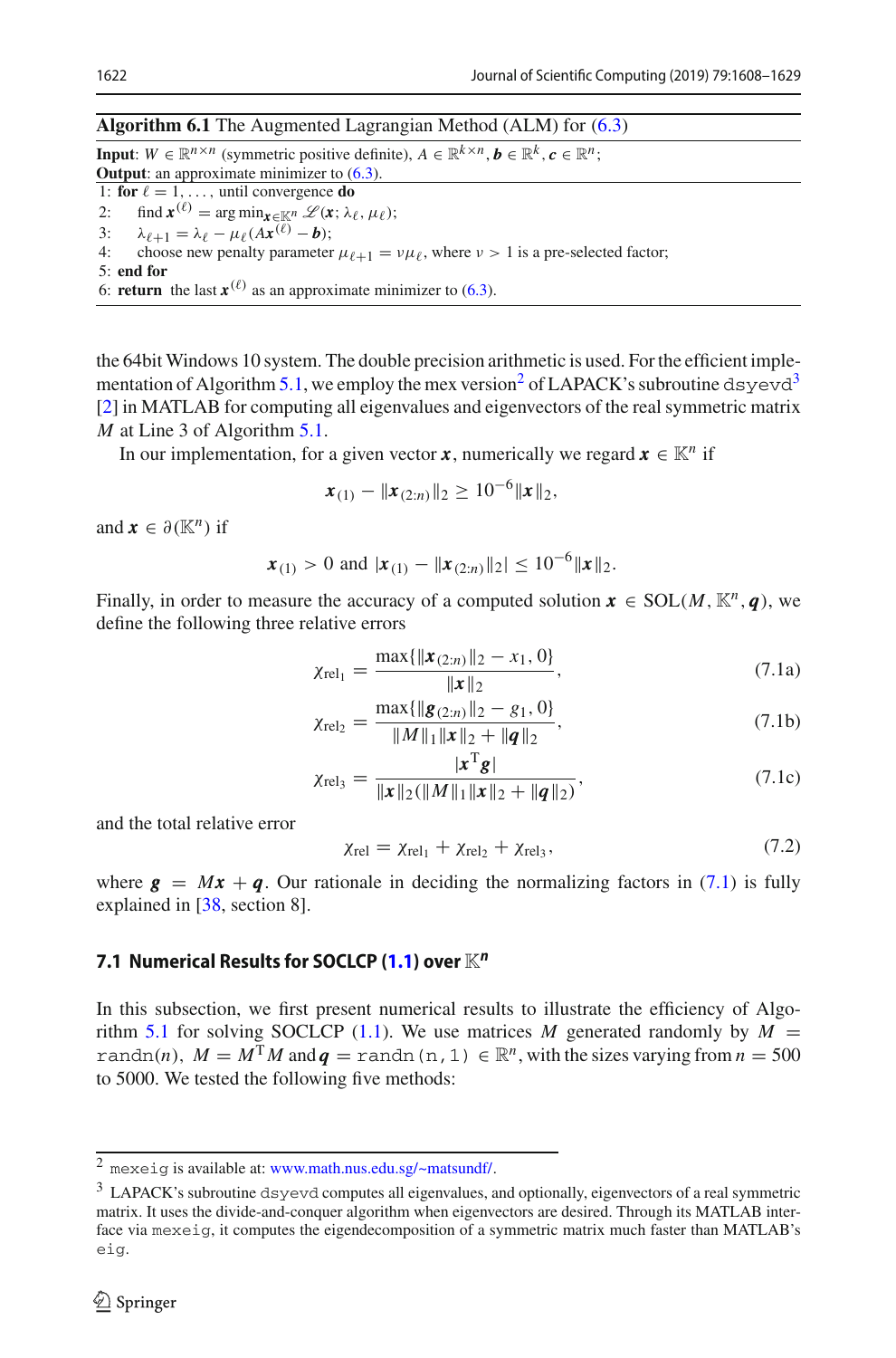

<span id="page-15-1"></span>**Fig. 2**  $\chi_{\text{rel}}$  *vs.* iteration step for a test problem  $h(s) = 0$  with  $n = 1000$ 

- $-$  PsdLcpN: Algorithm [5.1](#page-8-0) with Newton's iteration for solving  $h(s) = 0$ ;
- $-$  PsdLcp: Algorithm [5.1](#page-8-0) with the new zero-finder in Sect. [5.3](#page-10-3) for solving  $h(s) = 0$ ;
- BN [\[36](#page-20-3)]: the bisection-Newton method with the upper Hessenberg reduction preprocessing;
- LCPvA [\[38\]](#page-21-0): linear complementarity problem via the Arnold process;
- CVX (version 2.1)<sup>4</sup>: a modeling system for constructing and solving various convex programmings, including linear/quadratic programmings, second-order cone programmings, and semidefinite programmings. It can handle both the general SOCLCP [\(1.3\)](#page-1-1) as well as QP-SOC [\(6.3\)](#page-13-1) by solver SDPT3 [\[30](#page-20-27)[,31](#page-20-28)] or Sedumi [\[29\]](#page-20-29).

For the last three methods, their default settings are used, while for PsdLcpN and PsdLcp, we terminate the iterations if  $|h(s_k)| \leq \epsilon_h = 10^{-12}$ . It is observed that PsdLcp uses much fewer numbers of iterations for finding the zero of  $h(s)$  than PsdLcpN, demonstrating the power of the simple rational approximation [\(5.4\)](#page-10-2). As a typical example, in Figure [2,](#page-15-1) we plot the relative errors  $\chi_{\text{rel}}$  during an iterative process for solving  $h(s) = 0$  (with  $n = 1000$ ). It clearly demonstrates the fast convergence of PsdLcp over PsdLcpN.

In Table [2,](#page-16-0) we report numerical results averaged over 10 random tests for the four methods other than PsdLcpN. It shows that in terms of CPU time and the relative error, PsdLcp is more efficient than the other three methods when the dimension is modest. In the next sub-section, we will perform numerical experiments on general SOCLCP [\(1.3\)](#page-1-1), where PsdLcp serves as a key computational kernel for the efficiency of BSOR with the splitting [\(6.1\)](#page-12-2).

<span id="page-15-0"></span><sup>4</sup> [http://cvxr.com/cvx.](http://cvxr.com/cvx)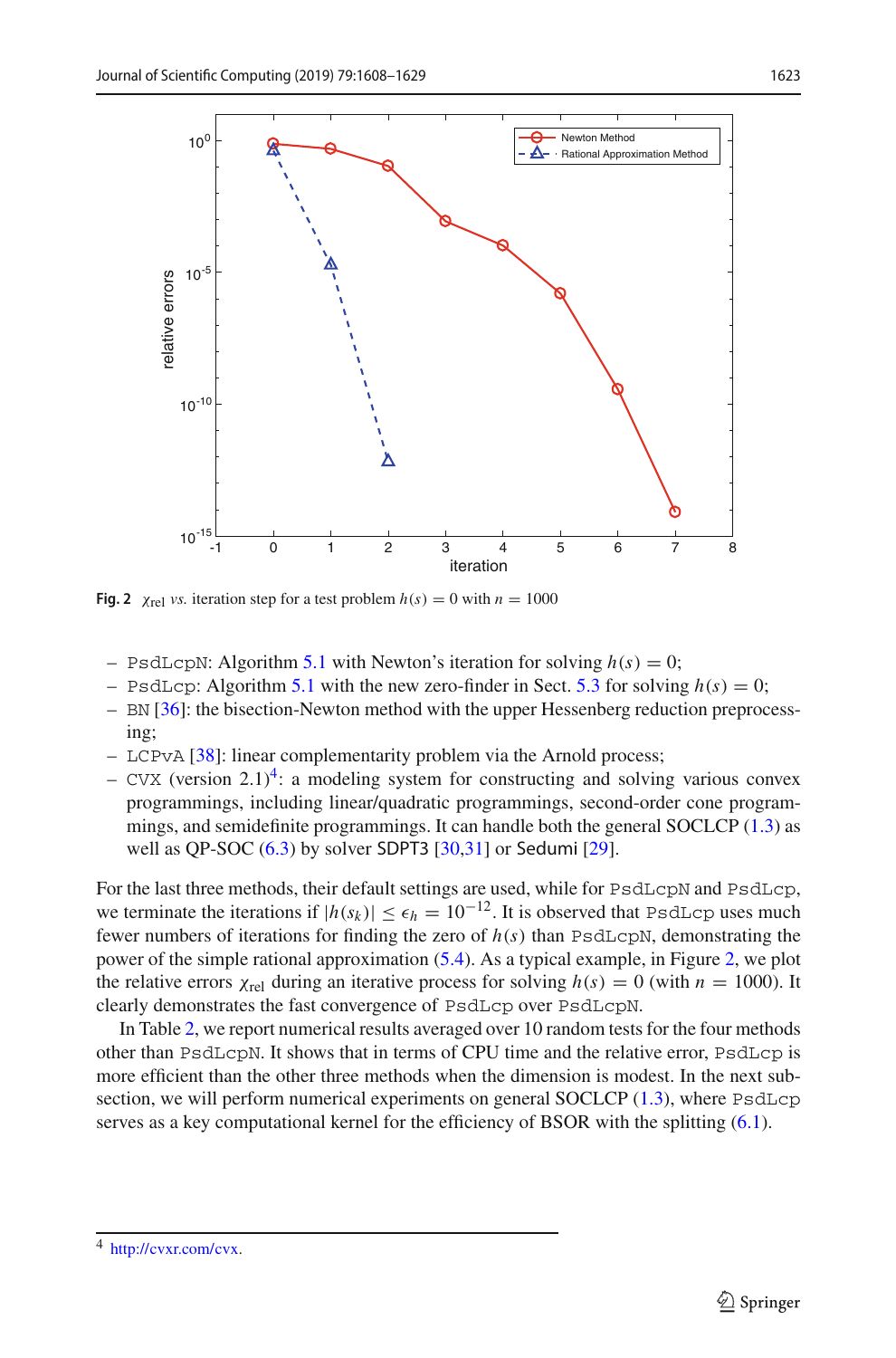<span id="page-16-0"></span>

| $\boldsymbol{n}$ | Cond(M)              |                     | PsdLcp                | BN                    | LCPvA                    | <b>CVX</b>           |
|------------------|----------------------|---------------------|-----------------------|-----------------------|--------------------------|----------------------|
| 500              | $1.3 \times 10^{8}$  | CPU(s)              | 0.04                  | 0.06                  | 0.08                     | 1.99                 |
|                  |                      | Xrel                | $1.1 \times 10^{-9}$  | $4.7 \times 10^{-13}$ | $6.8 \times 10^{-13}$    | $3.3 \times 10^{-7}$ |
|                  |                      | # iter              | 2.2                   |                       |                          | 16.3                 |
| 1000             | $4.2 \times 10^{7}$  | CPU(s)              | 0.20                  | 0.28                  | 0.33                     | 12.01                |
|                  |                      | Xrel                | $5.4 \times 10^{-11}$ | $1.3 \times 10^{-11}$ | $1.7 \times 10^{-12}$    | $1.9 \times 10^{-7}$ |
|                  |                      | $#$ iter            | 2.4                   | $\qquad \qquad -$     | $\qquad \qquad -$        | 15.3                 |
| 2000             | $4.3 \times 10^{9}$  | CPU(s)              | 1.57                  | 2.70                  | 4.47                     | 106.29               |
|                  |                      | Xrel                | $9.4 \times 10^{-11}$ | $2.4 \times 10^{-11}$ | $1.8 \times 10^{-10}$    | $4.1 \times 10^{-7}$ |
|                  |                      | # iter              | 2.0                   | $\qquad \qquad -$     | $\overline{\phantom{0}}$ | 16.0                 |
| 3000             | $2.6 \times 10^8$    | CPU(s)              | 5.74                  | 8.91                  | 7.31                     | 366.67               |
|                  |                      | $\chi_{\text{rel}}$ | $6.6 \times 10^{-12}$ | $8.0 \times 10^{-12}$ | $4.3 \times 10^{-11}$    | $2.6 \times 10^{-7}$ |
|                  |                      | # iter              | 2.4                   |                       |                          | 16.2                 |
| 4000             | $2.3 \times 10^{10}$ | CPU(s)              | 13.71                 | 20.37                 | 16.84                    | 883.54               |
|                  |                      | $\chi_{\rm rel}$    | $1.9 \times 10^{-9}$  | $2.4 \times 10^{-11}$ | $2.5 \times 10^{-10}$    | $1.9 \times 10^{-5}$ |
|                  |                      | # iter              | 1.9                   |                       |                          | 16.4                 |
| 5000             | $3.8 \times 10^{9}$  | CPU(s)              | 26.40                 | 38.92                 | 28.60                    | 1811.53              |
|                  |                      | Xrel                | $4.3 \times 10^{-11}$ | $2.2 \times 10^{-12}$ | $3.8 \times 10^{-11}$    | $1.6 \times 10^{-6}$ |
|                  |                      | # iter              | 7.9                   |                       |                          | 17.2                 |

**Table 2** A comparison of the algorithms for SOCLCP [\(1.1\)](#page-1-0)

## **7.2 Numerical Results for SOCLCP over**  $\mathbb{K}_{\times}$ *m*

Within the framework of BSOR described in Sect. [6.1,](#page-12-4) we incorporate a particular solver  $(i.e., BN, LCPvA, or PsdLcp)$  for subproblem  $(6.2)$ , and denote the resulting algorithms as BSOR\_BN, BSOR\_LCPvA or BSOR\_PsdLcp, respectively. For the sake of consistency, we terminate iterations in all three methods whenever the corresponding total relative error  $\chi_{\text{rel}}$  associated with [\(1.3\)](#page-1-1) is less than or equal to 10<sup>-7</sup>. In Table [3,](#page-17-0) we report the average numerical results for several different  $\mathbb{K}_{\times m}$  with randomly generated symmetric positive matrices *M* in Sect. [7.1](#page-14-4) over 10 random test cases. The numerical results for these SOCLCP  $(1.3)$  demonstrate that the workhorse PsdLcp for solving subproblem  $(6.2)$  improves the performance of the matrix-splitting method significantly, especially when the number *m* of the Cartesian product of second-order cones gets large. It also indicates that BSOR\_PsdLcp is far more efficient than CVX for these dense random test problems.

## **7.3 Numerical Results for Lorentz Copositivity [\(6.5\)](#page-13-3)**

As the last numerical demonstration of our proposed method, we will test the particular model [\(6.5\)](#page-13-3) of QP-SOC [\(6.3\)](#page-13-1), which is related to the Lorentz copositivity [\[35](#page-20-25)] on a general second-order cone  $\mathbb{K}_{\times,m}$ . After solving [\(6.5\)](#page-13-3), we can claim that *W* is Lorentz copositive if the minimum is nonnegative. We implement ALM (Algorithm  $6.1$ ) by applying a specific solver (BSOR\_PsdLcp, BSOR\_BN, BSOR\_LCPvA or CVX) at Line 2. With initially  $\lambda_0 =$ 0.1,  $\mu_0 = 10$  and setting  $\nu = 1.5$ , ALM iterations are terminated whenever  $k > 50$  or  $\epsilon = \chi_{\text{rel},k} + \|Ax_k - b\|_1 \leq 10^{-6}$ , where  $\chi_{\text{rel},k}$  represents the total relative error [\(7.2\)](#page-14-5) of the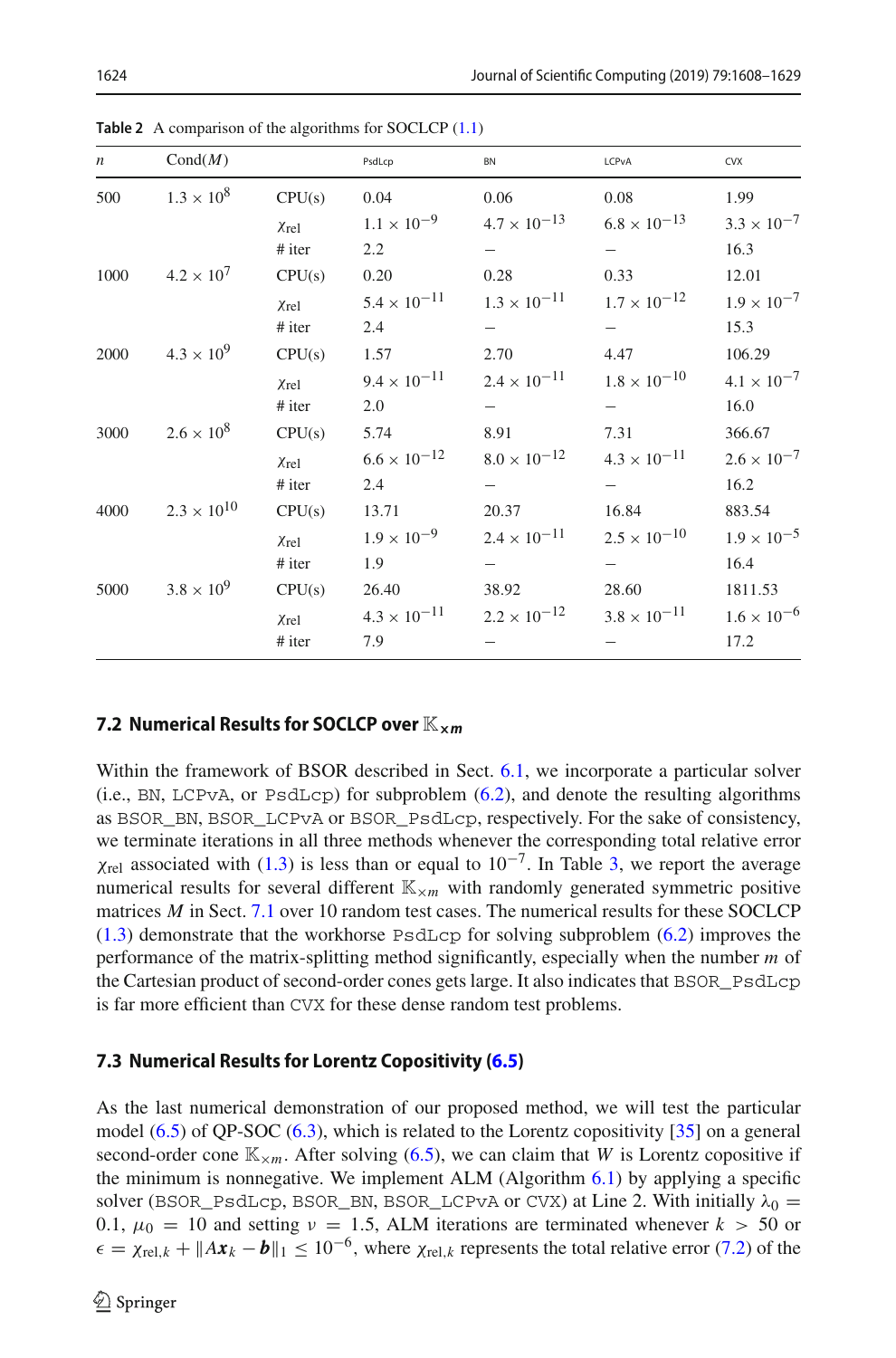|  |                                                                                                                                                                                                                                                                             |                    |                      | 4000               |                    |                    | 8000               |                    |                    |
|--|-----------------------------------------------------------------------------------------------------------------------------------------------------------------------------------------------------------------------------------------------------------------------------|--------------------|----------------------|--------------------|--------------------|--------------------|--------------------|--------------------|--------------------|
|  | m<br>m<br>m<br>SSOR-Bedicp<br>BSOR-Bedicp<br>BSOR-Bedicp<br>BSOR-Bedicp<br>BSOR-Bedicp<br>S.63<br>BSOR-Bedicp<br>OS.63<br>SSOR-Bedicp<br>BSOR-Bedicp<br>30.6<br>SSOR-Bedicp<br>30.6<br>SSOR-Bedicp<br>30.6<br>SSOR-Bedicp<br>30.6<br>SSOR-Bedicp<br>30.7<br>15.1<br>SSOR-Be | $\equiv$           | $\approx 0$          |                    | $\approx$          | $\approx$          | 50                 | $\approx$          | 200                |
|  |                                                                                                                                                                                                                                                                             | 1.82               | 1.94                 | 17.90              | 9.74               | \$,98              | 10.45              | 2.74               | 13.13              |
|  |                                                                                                                                                                                                                                                                             | 2.74               | 6.48                 | 26.00              | 14.47              | 9.67               | 13.88              | 14.71              | 22.90              |
|  |                                                                                                                                                                                                                                                                             | 3.47               | 3.91                 | 30.54              | 17.57              | 9.45               | 18.00              | 22.03              | 23.58              |
|  |                                                                                                                                                                                                                                                                             | 101.19             | 109.80               | 905.51             | 823.00             | 892.89             | 7489.22            | 7762.40            | 8058.64            |
|  |                                                                                                                                                                                                                                                                             | 34.6               | 39.7                 | 29.4               | 31.7               | 38.8               | 36.7               | 38.1               | 39.1               |
|  |                                                                                                                                                                                                                                                                             | 33.6               | 41.7                 | 29.8               | 32.9               | 38.1               | 35.4               | 36.9               | 38.3               |
|  |                                                                                                                                                                                                                                                                             | 33.5               | 39.9                 | 28.9               | 31.6               | 37.7               | 35.8               | 36.9               | 37.8               |
|  |                                                                                                                                                                                                                                                                             | 16.0               | 16.1                 | 17.6               | 15.9               | 16.7               | 18.1               | 18.7               | 19.1               |
|  |                                                                                                                                                                                                                                                                             | $1.6\times10^{-8}$ | $5.5\times10^{-9}$   | $2.1\times10^{-8}$ | $1.5\times10^{-8}$ | $5.9\times10^{-9}$ | $7.9\times10^{-9}$ | $5.6\times10^{-9}$ | $3.9\times10^{-9}$ |
|  |                                                                                                                                                                                                                                                                             | $1.5\times10^{-8}$ | $5.7\times10^{-9}$   | $1.9\times10^{-8}$ | $1.5\times10^{-8}$ | $5.7\times10^{-9}$ | $7.7\times10^{-9}$ | $5.8\times10^{-9}$ | $4.2\times10^{-9}$ |
|  |                                                                                                                                                                                                                                                                             | $1.6\times10^{-8}$ | $5.6 \times 10^{-9}$ | $2.0\times10^{-8}$ | $1.5\times10^{-8}$ | $5.5\times10^{-9}$ | $7.4\times10^{-9}$ | $6.1\times10^{-9}$ | $4.0\times10^{-9}$ |
|  | $7.1\times10^{-7}$                                                                                                                                                                                                                                                          | $7.7\times10^{-7}$ | $3.3\times10^{-6}$   | $3.0\times10^{-6}$ | $5.7\times10^{-8}$ | $3.1\times10^{-7}$ | $4.3\times10^{-7}$ | $2.9\times10^{-8}$ | $7.8\times10^{-8}$ |
|  |                                                                                                                                                                                                                                                                             |                    |                      |                    |                    |                    |                    |                    |                    |

<span id="page-17-0"></span>Table 3  $\land$  comparison of the algorithms for SOCLCP (1.3) **Table 3** A comparison of the algorithms for SOCLCP [\(1.3\)](#page-1-1)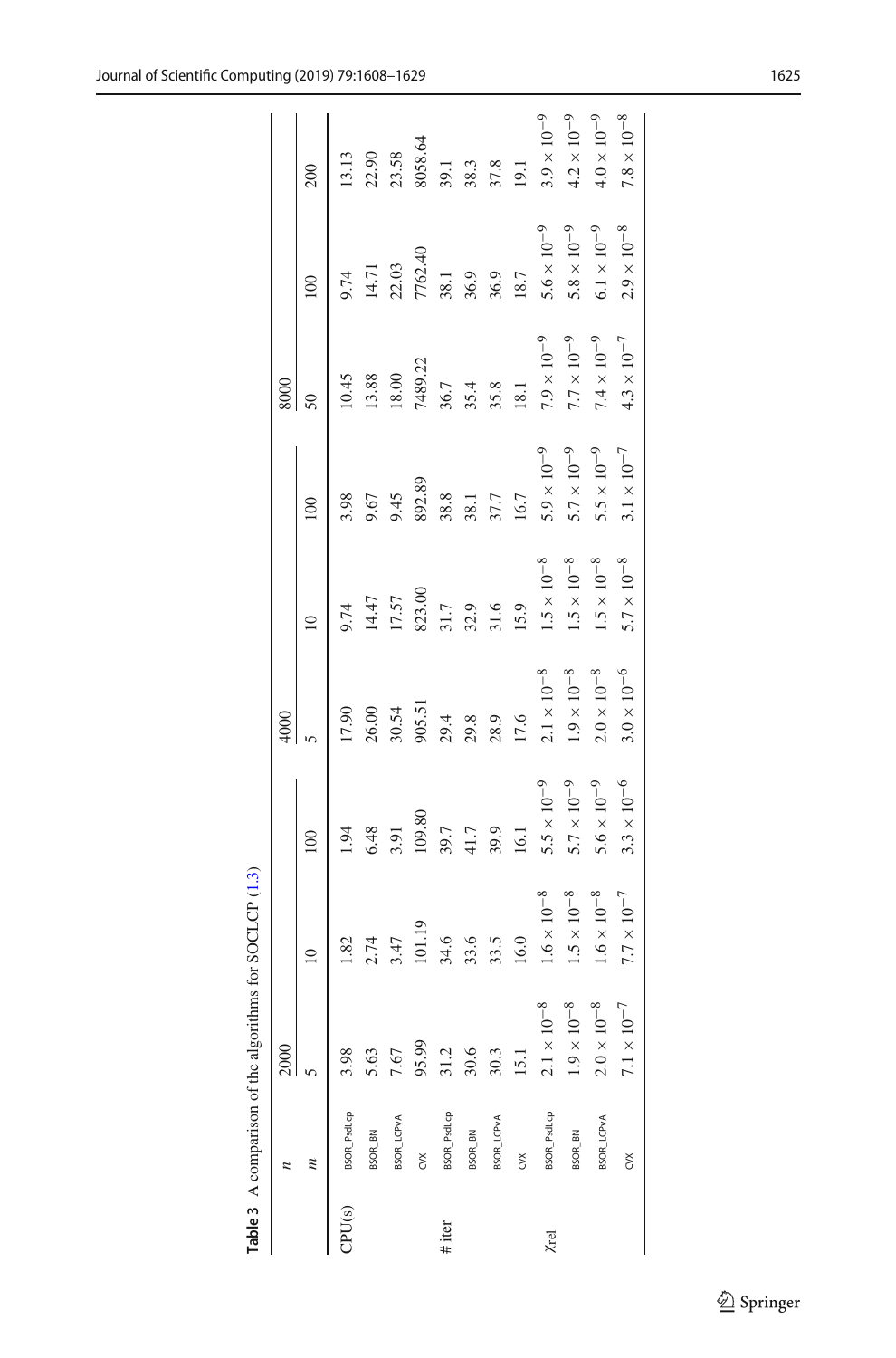|          |                    |                              |                     |                    | 200                                                       |                                                           |                    | 500                             |                               |                      |
|----------|--------------------|------------------------------|---------------------|--------------------|-----------------------------------------------------------|-----------------------------------------------------------|--------------------|---------------------------------|-------------------------------|----------------------|
|          | solver             | BSOR_PsdLcp                  | <b>BSOR_BN</b>      | č                  | <b>BSOR_PsdLcp</b>                                        | <b>BSOR_BN</b>                                            | č                  | <b>BSOR_PsdLcp</b>              | <b>BSOR_BN</b>                | š                    |
| bcsstk17 | CPU <sub>(s)</sub> | 3.74                         | 3.98                | 28.02              | 4.28                                                      | 4.61                                                      | 33.74              | 4.94                            | 5.67                          | 53.03                |
|          | # iter             |                              |                     | $\overline{19}$    |                                                           |                                                           |                    |                                 |                               | 23                   |
|          |                    | $10^{-11}$<br>$\frac{1}{2}$  | $5.1\times10^{-11}$ | $1.1\times10^{-8}$ | $\begin{aligned} 5.1\times 10^{-11}\\ 7.57 \end{aligned}$ | $\begin{aligned} 5.1\times 10^{-11}\\ 6.27 \end{aligned}$ | $1.4\times10^{-8}$ | $5.1 \times 10^{-11}$<br>$6.19$ | $5.1 \times 10^{-11}$<br>7.09 | $1.1 \times 10^{-8}$ |
| bcsstk18 | CPU <sub>(S)</sub> | 4.90                         | 4.76                | 29.71              |                                                           |                                                           | 30.66              |                                 |                               | 40.67                |
|          | # iter             |                              |                     | $\overline{c}$     |                                                           |                                                           | $\overline{19}$    |                                 |                               | $\overline{20}$      |
|          |                    | $8.7\times10^{-9}$           | $8.7\times10^{-9}$  | $9.6\times10^{-9}$ | $9.3\times10^{-9}$                                        | $9.3\times10^{-9}$                                        | $1.4\times10^{-8}$ | $1.9\times10^{-8}$              | $1.9\times10^{-8}$            | $1.3\times10^{-8}$   |
| bcsstm25 | CPU(s)             | 14.56                        | 9.51                | 6.78               | 10.72                                                     | 14.63                                                     | $7.07\,$           | $11.31$                         | 21.94                         | 11.10                |
|          | # iter             |                              |                     | $\frac{8}{18}$     |                                                           |                                                           |                    |                                 |                               | $\overline{19}$      |
|          |                    | $10^{-7}$<br>$\frac{13}{11}$ | $2.3\times10^{-7}$  | $1.3\times10^{-8}$ | $2.3\times10^{-7}$                                        | $2.3\times10^{-7}$                                        | $1.3\times10^{-8}$ | $2.3\times10^{-7}$              | $2.3\times10^{-7}$            | $1.0\times10^{-8}$   |
|          |                    |                              |                     |                    |                                                           |                                                           |                    |                                 |                               |                      |

<span id="page-18-0"></span>Table 4  $\land$  comparison of the algorithms for the Lorentz copositivity (6.5) **Table 4** A comparison of the algorithms for the Lorentz copositivity [\(6.5\)](#page-13-3)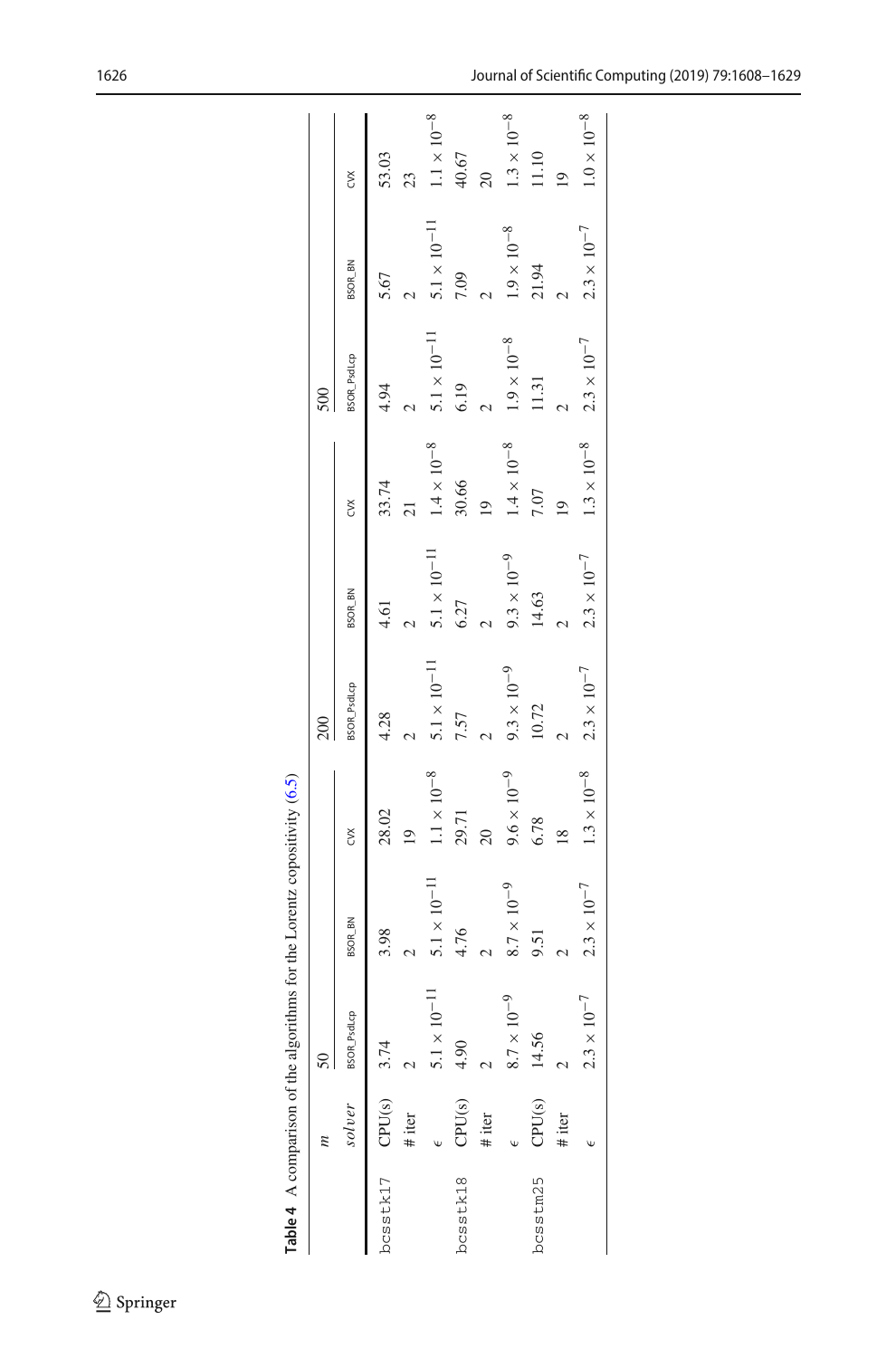SOCLCP associated with [\(6.4\)](#page-13-2) at the *k*th iteration. To examine the accuracy of computed solutions by CVX, we report  $\epsilon = \text{cvx\_slyto1}$  of CVX, which is the relative duality gap from SDPT3 [\[30\]](#page-20-27).

The testing matrices are bcsstk17, bcsstk18, and bcsstm25 from the Harwell-Boeing collection, whose dimensions are  $n = 10974$ , 11948 and 15439, respectively. They are all symmetric positive definite and the ones with dimension larger than 10000 among those that are tested in [\[5](#page-19-6)]. To construct  $\mathbb{K}_{\times m}$ , we set  $n_i = \lfloor n/m \rfloor$  (i.e., the largest integer that is no larger than  $n/m$  for  $1 \le i \le m-1$  and  $n_m = n - \sum_{i=1}^{m-1} n_i$ . The numerical results are reported in Table [4,](#page-18-0) where results by BSOR\_LCPvA are not presented due to its failure in some cases. It is observed that BSOR\_PsdLcp generally performs better for matrices bcsstk17, bcsstk18. For bcsstm25, CVX converges fastest but BSOR\_PsdLcp becomes more competitive as *m* grows (at the same time, the size of the subproblem gets smaller).

## <span id="page-19-2"></span>**8 Concluding Remarks**

In this paper, we have focused on a class of SOCLCP with the GUS property. By relying on the modern powerful eigendecomposition of  $M - \lambda J_n$  and the intrinsic properties of SOCLCP, we have developed a new algorithm for solving the symmetric positive definite SOCLCP. Because our iterative solution for solving  $h(s) = 0$  by the simple rational approximation is so fast and guaranteed to have high quality, the new algorithm can be safely regarded as a direct method rather than an iterative one, just as nowadays the QR algorithm for the eigenvalue problem, though iterative in nature, is regarded as a direct method for all practical purposes.

The new method in general has better performance than the recent sophisticated iterative solvers for modest size problems, and thus can serve as core computational engines for iterative methods for general SOCLCP [\(1.3\)](#page-1-1) as well as QP-SOC [\(6.3\)](#page-13-1), whose numerical performance rely heavily on the efficiency and robustness of solving many small-to-medium sized SOCLCP  $(1.1)$ .

**Acknowledgements** The authors are grateful to two anonymous referees for their helpful comments and suggestions that improve the presentation. Wang is supported in part by the National Natural Science Foundation of China: NSFC-11461046, NSF of Jiangxi Province: 20161ACB21005 and 20181ACB20001, Zhang is supported in part by the National Natural Science Foundation of China: NSFC-11671246 and NSFC-91730303, and R.-C. Li is supported in part by NSF Grants: CCF-1527104 and DMS-1719620.

## **References**

- <span id="page-19-4"></span>1. Alizadeh, F., Goldfarb, D.: Second-order cone programming. Math. Progr. **95**, 3–51 (2003)
- <span id="page-19-1"></span>2. Anderson, E., Bai, Z., Bischof, C., Demmel, J.W., Dongarra, J., Croz, J.D., Greenbaum, A., Hammarling, S., McKenney, A., Ostrouchov, S., Sorensen, D.: LAPACK Users' Guide, 3rd edn. SIAM, Philadelphia (1999)
- <span id="page-19-0"></span>3. Auslender, A.: Variational inequalities over the cone of semidefinite positive symmetric matrices and over the Lorentz cone. Opt. Methods Soft. **18**, 359–376 (2003)
- <span id="page-19-5"></span>4. Bertsekas, D.P.: Constrained Optimization and Lagrange Multiplier Methods. Academic Press, Cambridge (1982)
- <span id="page-19-6"></span>5. Brás, C.P., Fischerb, A., Júdice, J.J., Schönefeldb, K., Seifert, S.: A block active set algorithm with spectral choice line search for the symmetric eigenvalue complementarity problem. Appl. Math. Comput. **294**, 36–48 (2017)
- <span id="page-19-3"></span>6. Bunch, J.R., Nielsen, C.P., Sorensen, D.C.: Rank-one modification of the symmetric eigenproblem. Numer. Math. **31**, 31–48 (1978)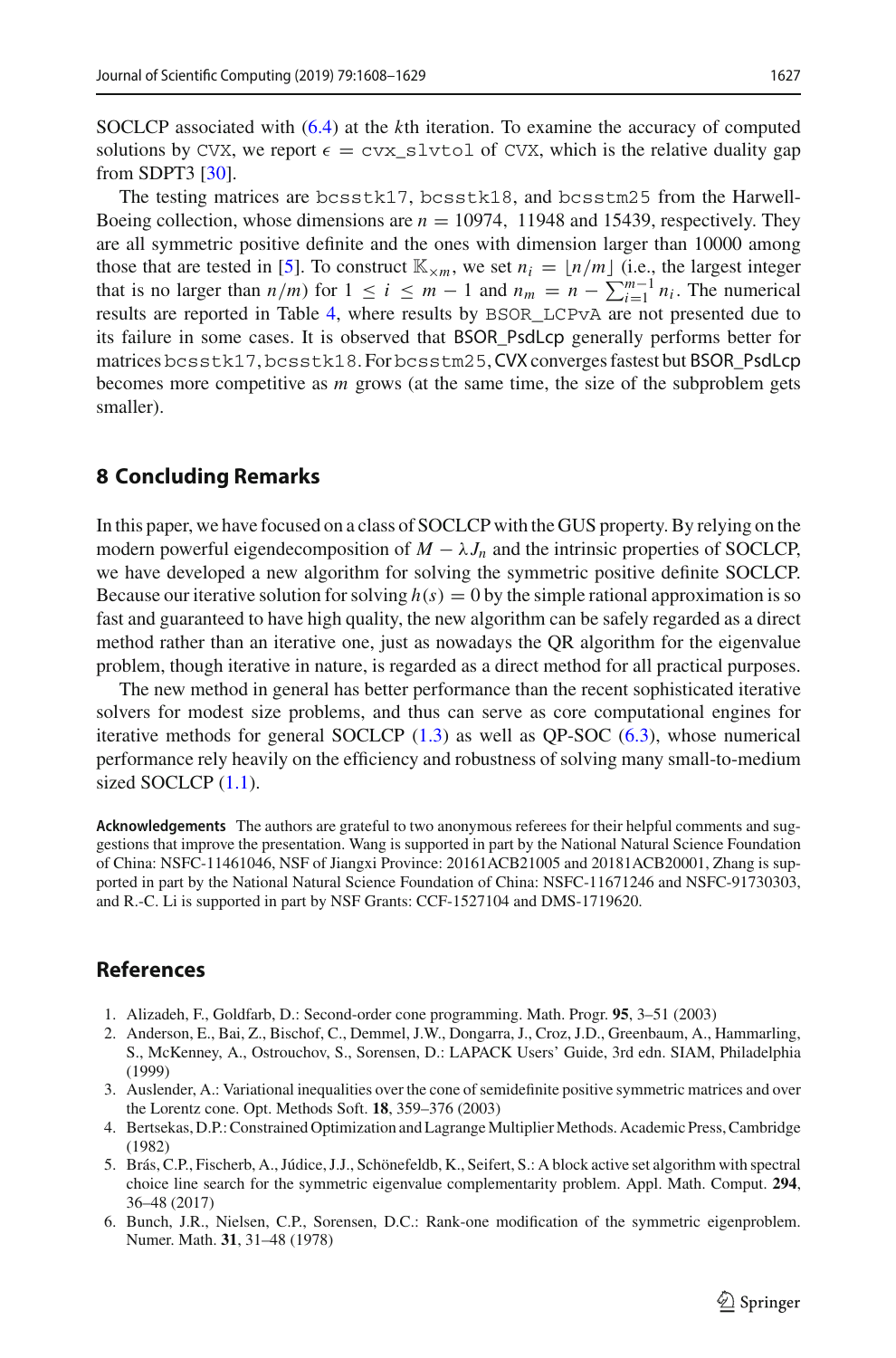- <span id="page-20-4"></span>7. Chen, J.S., Tseng, P.: An unconstrained smooth minimization reformulation of the second-order cone complementarity problem. Math. Progr. **104**, 293–327 (2005)
- <span id="page-20-5"></span>8. Chen, X.D., Sun, D.F., Sun, J.: Complementarity functions and numerical experiments on some smoothing Newton methods for second-order-cone complementarity problems. Comput. Optim. Appl. **25**, 39–56 (2003)
- <span id="page-20-16"></span>9. Cuppen, J.J.M.: A divide and conquer method for the symmetric eigenproblem. Numer. Math. **36**, 177–195 (1981)
- <span id="page-20-26"></span>10. Fernandes, L.M., Fukushima, M., Júdice, J.J., Sherali, H.D.: The second-order cone eigenvalue complementarity problem. Opt. Methods Soft. **31**, 24–52 (2016)
- <span id="page-20-6"></span>11. Fukushima, M., Luo, Z.Q., Tseng, P.: Smoothing functions for second-order-cone complementarity problems. SIAM J. Optim. **12**, 436–460 (2002)
- <span id="page-20-20"></span>12. Goldfarb, D., Scheinberg, K.: Product-form cholesky factorization in interior point methods for secondorder cone programming. Math. Progr. **103**, 153–179 (2005)
- <span id="page-20-0"></span>13. Gowda, M.S., Sznajder, R.: Automorphism invariance of P- and GUS-properties of linear transformations on Euclidean Jordan algebras. Math. Oper. Res. **31**, 109–123 (2006)
- 14. Gowda, M.S., Sznajder, R.: Some global uniqueness and solvability results for linear complementarity problems over symmetric cones. SIAM J. Optim. **18**, 461–481 (2007)
- <span id="page-20-1"></span>15. Gowda, M.S., Sznajder, R., Tao, J.: Some P-properties for linear transformations on Euclidean Jordan algebras. Linear Algebra Appl. **393**, 203–232 (2004)
- <span id="page-20-7"></span>16. Hayashi, S., Yamashita, N., Fukushima, M.: A combined smoothing and regularization method for monotone second-order cone complementarity problems. SIAM J. Optim. **15**, 593–615 (2005)
- <span id="page-20-18"></span>17. Hayashi, S., Yamashita, N., Fukushima, M.: A matrix-splitting method for symmetric affine second-order cone complementarity problems. J. Comput. Appl. Math. **175**, 335–353 (2005)
- <span id="page-20-13"></span>18. Hestenes, M.R.: Multiplier and gradient methods. J. Optim. Theory Appl. **4**, 303–320 (1969)
- <span id="page-20-23"></span>19. Hiriart-Urruty, J.B., Seeger, A.: A variational approach to copositive matrices. SIAM Rev. **52**, 593–629 (2010)
- <span id="page-20-8"></span>20. Kong, L.C., Sun, J., Xiu, N.H.: A regularized smoothing Newton method for symmetric cone complementarity problems. SIAM J. Optim. **19**, 1028–1047 (2008)
- <span id="page-20-17"></span>21. Li, R.-C.: Solving secular equations stably and efficiently. Technical Report UCB//CSD-94-851, Computer Science Division, Department of EECS, University of California at Berkeley (1993)
- <span id="page-20-21"></span>22. Lobo, M.S., Vandenberghe, L., Boyd, S., Lebret, H.: Application of second-order cone programming. Linear Algebra Appl. **284**(2), 193–228 (1998)
- <span id="page-20-24"></span>23. Loewy, R.: Positive operators on the n-dimensional ice cream cone. J. Math. Anal. Appl. **49**(2), 375–392 (1975)
- <span id="page-20-19"></span>24. Luo, Z.Q., Tseng, P.: On the linear convergence of descent methods for convex essentially smooth minimization. SIAM J. Control Optim. **30**(2), 408–425 (1992)
- <span id="page-20-22"></span>25. Nocedal, J., Wright, S.: Numerical Optimization, 2nd edn. Springer, New York (2006)
- <span id="page-20-9"></span>26. Pang, J.S., Sun, D.F., Sun, J.: Semismooth homeomorphisms and strong stability of semidefinite and Lorentz complementarity problems. Math. Oper. Res. **28**, 39–63 (2003)
- <span id="page-20-14"></span>27. Powell, M.J.D.: A method for nonlinear constraints in minimization problems. In: Fletcher, R. (ed.) Optimization, pp. 283–298. Academic Press, New York (1969)
- <span id="page-20-15"></span>28. Stewart, G.W., Sun, J.G.: Matrix Perturbation Theory. Academic Press, Boston (1990)
- <span id="page-20-29"></span>29. Sturm, J.F.: Using SeDuMi 1.02, a Matlab toolbox for optimization over symmetric cones. Opt. Methods Soft. **11**, 625–653 (1999)
- <span id="page-20-27"></span>30. Toh, K.C., Todd, M.J., Tütüncü, R.H.: SDPT3-a MATLAB software package for semidefinite programming. Opt. Methods Soft. **11**, 545–581 (1999)
- <span id="page-20-28"></span>31. Tütüncü, R.H., Toh, K.C., Todd, M.J.: Solving semidefinite-quadratic-linear programs using SDPT3. Math. Progr. **95**, 189–217 (2003)
- <span id="page-20-2"></span>32. Yang, W.H., Yuan, X.M.: The GUS-property of second-order cone linear complementarity problems. Math. Progr. **141**, 295–317 (2013)
- <span id="page-20-10"></span>33. Yang, W.H., Zhang, L.-H., Shen, C.: Solution analysis for the pseudomonotone second-order cone linear complementarity problem. Optimization **65**(9), 1703–1715 (2016)
- <span id="page-20-11"></span>34. Yang, W.H., Zhang, L.-H., Shen, C.: On the range of the pseudomonotone second-order cone linear complementarity problem. J. Optim. Theory Appl. **173**(2), 504–522 (2017)
- <span id="page-20-25"></span>35. Zhang, L.-H., Shen, C., Yang, W.H., Júdice, J.J.: A Lanczos method for large-scale extreme Lorentz eigenvalue problems. SIAM J. Matrix Anal. Appl. **39**(2), 611–631 (2018)
- <span id="page-20-3"></span>36. Zhang, L.-H., Yang, W.H.: An efficient algorithm for second-order cone linear complementarity problems. Math. Comput. **83**, 1701–1726 (2013)
- <span id="page-20-12"></span>37. Zhang, L.-H., Yang,W.H.: An efficient matrix splitting method for the second-order cone complementarity problem. SIAM J. Optim. **24**(3), 1178–1205 (2014)